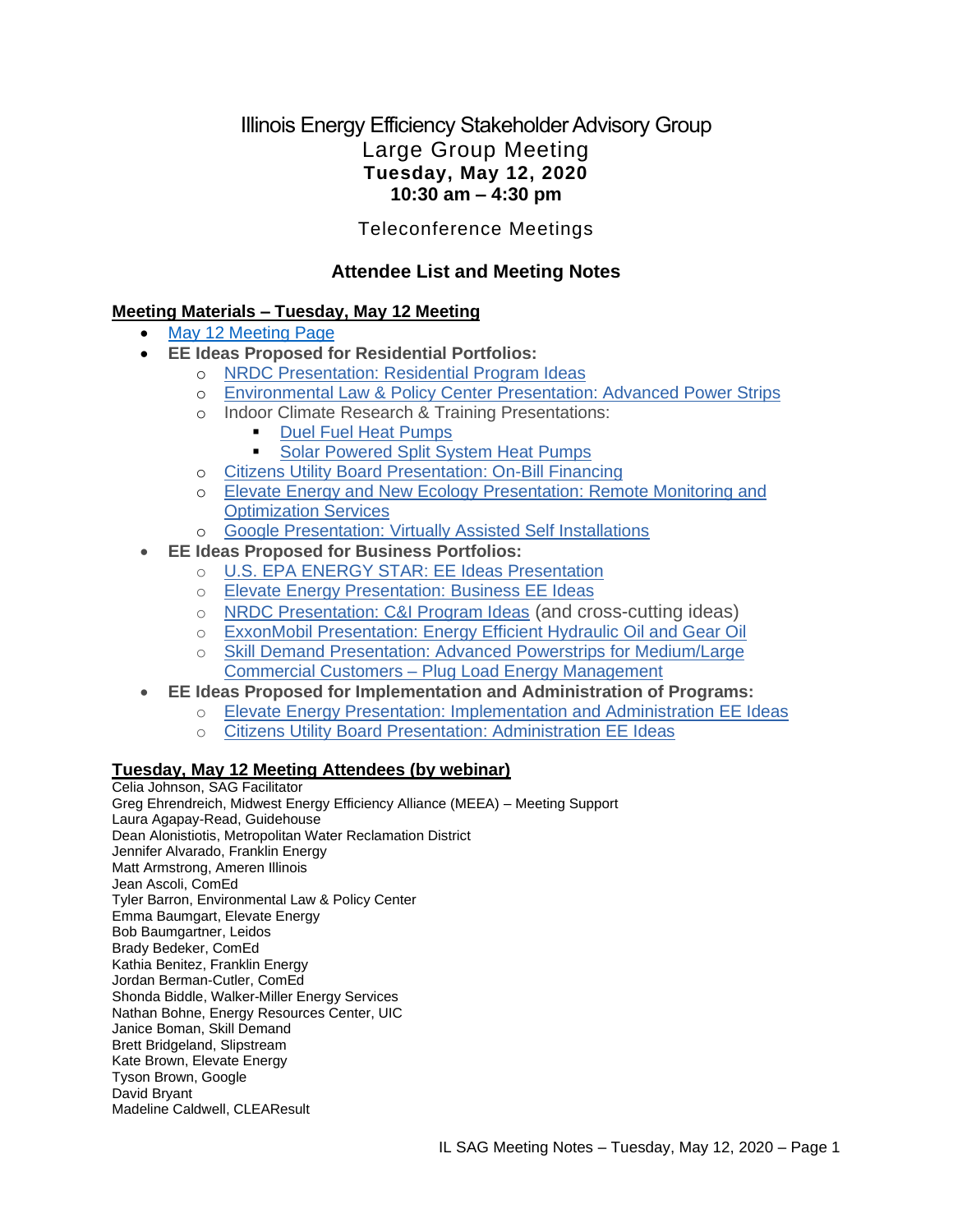Ben Campbell, Energy Resources Center, UIC James Carlton, People for Community Recovery Lauren Casentini, Resource Innovations Mike Chimack, ICF Salina Colon, CEDA Abigail Corso, Elevate Energy Andrew Cottrell, Applied Energy Group (AEG) Jeff Coyle, Franklin Energy Ryan Curry, 360 Energy Group Kegan Daugherty, Resource Innovations Erin Daughton, ComEd Marty Davey, New Ecology Devin Day, Smart Energy Design Assistance Center (SEDAC) Leanne DeMar, Nicor Gas Mark DeMonte, Whitt-Sturtevant, on behalf of Ameren Illinois Sam Dent, VEIC (IL-TRM Administrator) Atticus Doman, Resource Innovations Nick Dreher, MEEA Julie Drennen, Center for Energy and Environment Gabe Duarte, CLEAResult Allen Dusault, Franklin Energy Wael El-Sharif, 360 Energy Group Katherine Elmore, Community Investment Corp. Jeff Erickson, Guidehouse Lance Escue, Ameren Illinois Sylvia Ewing, Elevate Energy Jim Fay, ComEd Jason Fegley, Leidos Scott Fotre, CMC Energy Julia Friedman, Oracle Margaret Garascia, Elevate Energy Omy Garcia, Peoples Gas & North Shore Gas Margie Gardner, Resource Innovations Roberto Garza, ComEd Jenny George, Ameren Illinois Jean Gibson, Peoples Gas & North Shore Gas Stacy Gloss, Indoor Climate Research & Training Laura Goldberg, Natural Resources Defense Council (NRDC) Jon Gordon, Enervee Andrey Gribovich, DNV-GL Paul Grimyser, ComEd Mary Ellen Guest, Chicago Bungalow Association Kelly Gunn, ComEd Randy Gunn, Guidehouse Vince Gutierrez, ComEd Mark Hamann, ComEd Michelle Hassinger, Exxon-Mobil Dave Hernandez, ComEd Travis Hinck, GDS Associates Julie Hollensbe, ComEd Hannah Howard, Opinion Dynamics Jeff Hurley, Blue Green Alliance Cheryl Jenkins, VEIC (IL-TRM Administrator) Jim Jerozal, Nicor Gas Amy Jewel, Elevate Energy Mary Johnson, Resource Innovations Katherine Johnston, Green Homes Illinois Lalita Kalita, ComEd Haley Keegan, Resource Innovations Rob Kelter, ELPC Mike King, Nicor Gas Jonathan Kleinman, Aiqueous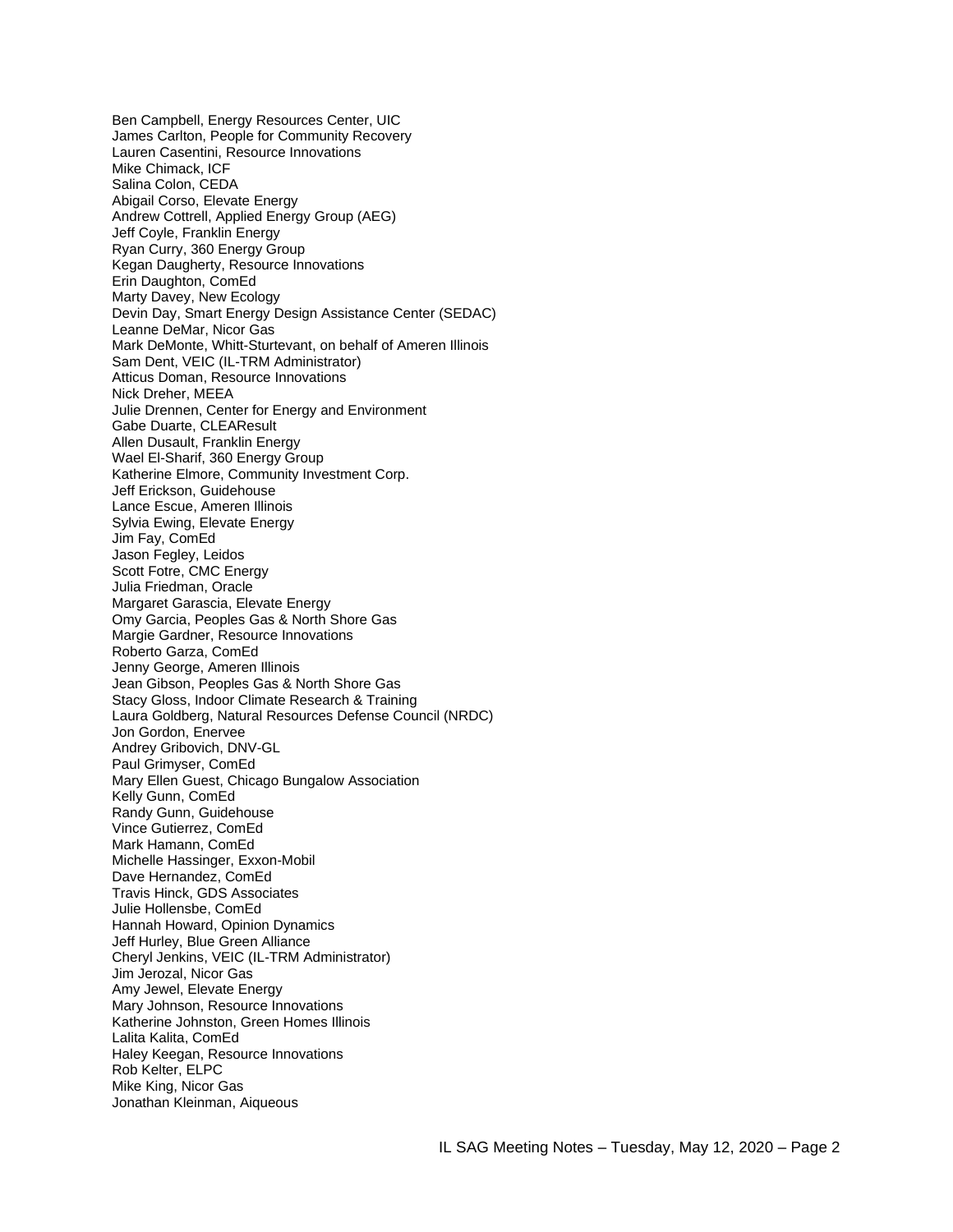Chester Kolodziej, Northern IL Summits and Expos Larry Kotewa, Elevate Energy Ryan Kroll, Michaels Energy Steven LaBarge, ComEd John Lavallee, Leidos Steve Leybourn, ICF Robin Lisowski, Slipstream Bruce Liu, Nicor Gas Karen Lusson, National Consumer Law Center Teresa Lutz, Michaels Energy Todd Malinick, Opinion Dynamics Adam McMurtrey, Exxon-Mobil Brady McNall, DNV-GL Maureen McNamara, U.S. EPA Energy Star Rebecca McNish, ComEd Samarth Medakkar, MEEA Nishant Mehta, Guidehouse Tim Melloch, Future Energy Enterprises Mark Milby, ComEd Cheryl Miller, Ameren Illinois Abby Miner, IL Attorney General's Office Zenia Montero, ICF Bruce Montgomery Jennifer Moore, Ameren Illinois Jennifer Morris, ICC Staff Kelly Mulder, Illume Denise Munoz, ComEd Tracy Narel, U.S. EPA Energy Star Chris Neme, Energy Futures Group, on behalf of NRDC Rob Neumann, Guidehouse Dantawn Nicholson, ComEd Victoria Nielsen, AEG Karin O'Brien, Franklin Energy Eric O'Neill, Michaels Energy Lorelei Obermeyer, CLEAResult Maria Onesto Moran, Green Home Experts Randy Opdyke, Nicor Gas Antonia Ornelas, Elevate Energy Bryan Overman, SEDAC Briana Parker, Elevate Energy Christina Pagnusat, Peoples Gas & North Shore Gas Ashley Palladino, Resource Innovations Stacey Paradis, MEEA Ga-Young Park, U.S. EPA Energy Star Sarah Parsons, Exxon-Mobil Deb Perry, Ameren Illinois Hanh Pham, Willdan Michael Pittman, Ameren Illinois Beatrice Quach, Resource Innovations Dara Reiff, Elevate Energy Jenny Riley, Elevate Energy Alberto Rincon, Future Energy Enterprises Zach Ross, Opinion Dynamics Andrea Salazar, Michaels Energy Scott Wilson, Bits LTD Anthony Santarelli, SEDAC Elena Savona, Elevate Energy Leah Scull, CLEAResult Hardik Shah, Gas Technology Institute Louise Sharrow, Elevate Energy Craig Sieben, AECOM Kristol Simms, Ameren Illinois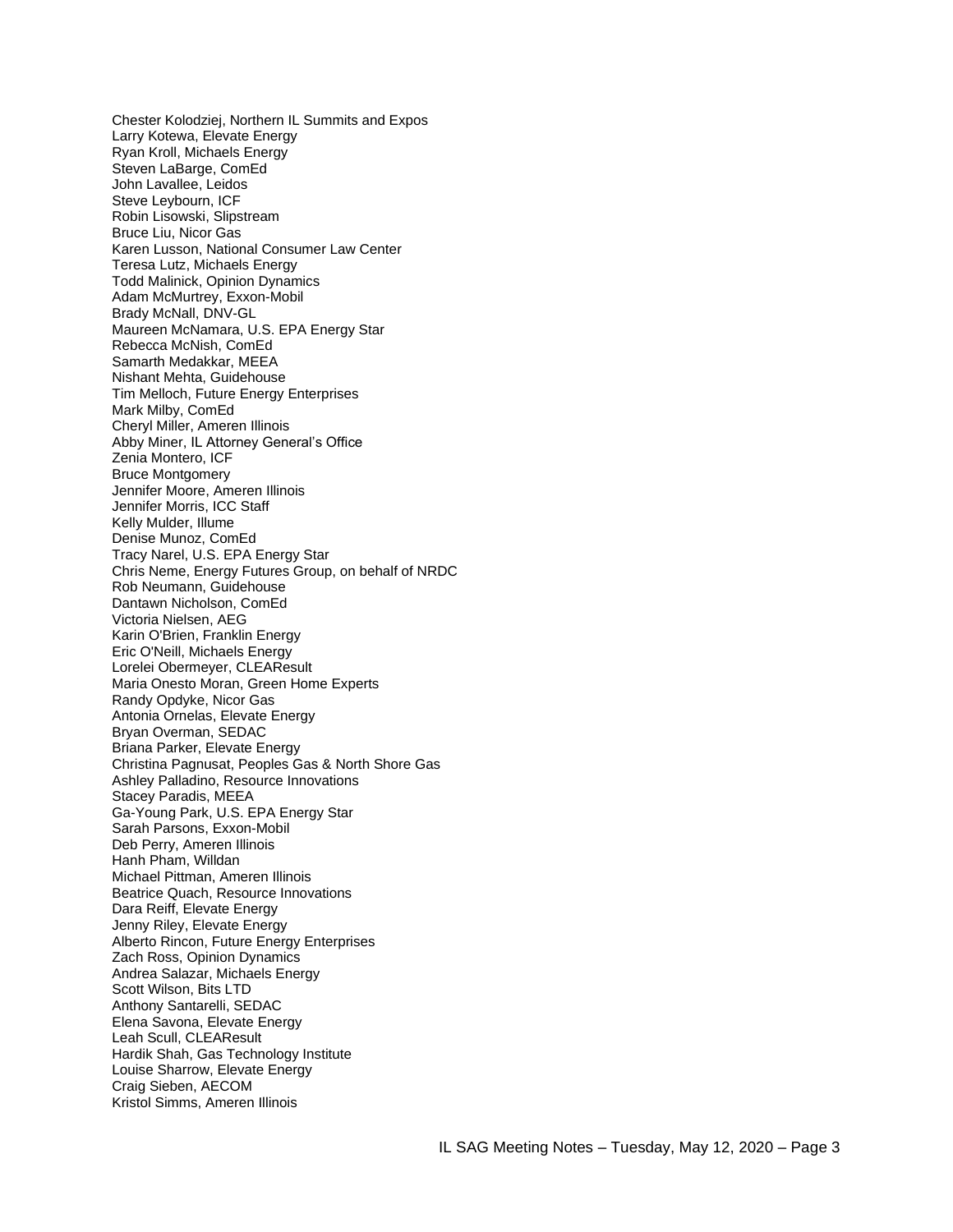Raman Singh, ICF Jacob Stoll, ComEd Mark Szczygiel, Nicor Gas Todd Thornburg, ComEd Evan Tincknell, Opinion Dynamics Brian Uchtmann, Michaels Energy Carl Uthe, Embertec Desiree Vasquez, Franklin Energy Andy Vaughn, Leidos Ted Weaver, First Tracks Consulting, on behalf of Nicor Gas Shelita Wellmaker, Ameren Illinois Rodney Williams, Embertec Jessica Williams, Green Home Experts Ken Woolcutt, Ameren Illinois Lindy Wordlaw, Elevate Energy John Yi, Franklin Energy Cate York, Citizens Utility Board Angela Ziech-Malek, CLEAResult Theo Okiro, Future Energy Enterprises Arvind Singh, DNV-GL Chris Vaughn, Nicor Gas Sara Wist, Cadmus Group

#### **Opening & Introductions**

*Celia Johnson, SAG Facilitator*

The purpose of the [May 12](https://www.ilsag.info/event/tuesday-may-12-sag-meeting/) SAG meeting and [May 13](https://www.ilsag.info/event/wednesday-may-13-sag-meeting/) joint SAG – IQ EE Advisory Committee meeting is for brief presentations on **[Energy Efficiency Ideas](https://www.ilsag.info/2020-energy-efficiency-ideas/)** submitted by both SAG and IQ EE Advisory Committee participants. Participants were invited to propose ideas for utilities to consider in developing their next 4-year EE Plans (202- 2025) as part of the [SAG Portfolio Planning Process](https://www.ilsag.info/meetings/portfolio-planning-process/)*.* 

# **EE Ideas Proposed for Residential Portfolios**

### *Natural Resources Defense Council (NRDC)* **Non-IQ Multi-Family Heat Pumps (Chris Neme)**

- *1. Briefly introduce yourself + your organization*
- With Energy Futures Group, consultant to NRDC and SAG participant on their behalf for about a decade.
- *2. Explain which utility (or utilities) your idea is for*
- Ameren, ComEd
- *3. Briefly describe your idea + rationale*
- Retrofit electric resistance heaters to heat pumps. Integrated with other MF programs or separate – comprehensive treatment of building is best. 50% rebate to start. Midstream incentives could also be part of total rebate amount.
- *4. Indicate how your idea will have a positive impact on utility customers or IL EE programs*
- 60-70% savings over electric resistance. Large number of buildings in both territories are electric heat. Big savings opportunity for affected households. Low market share, lots of room to grow and shape market. (also have an IQ version to present tomorrow)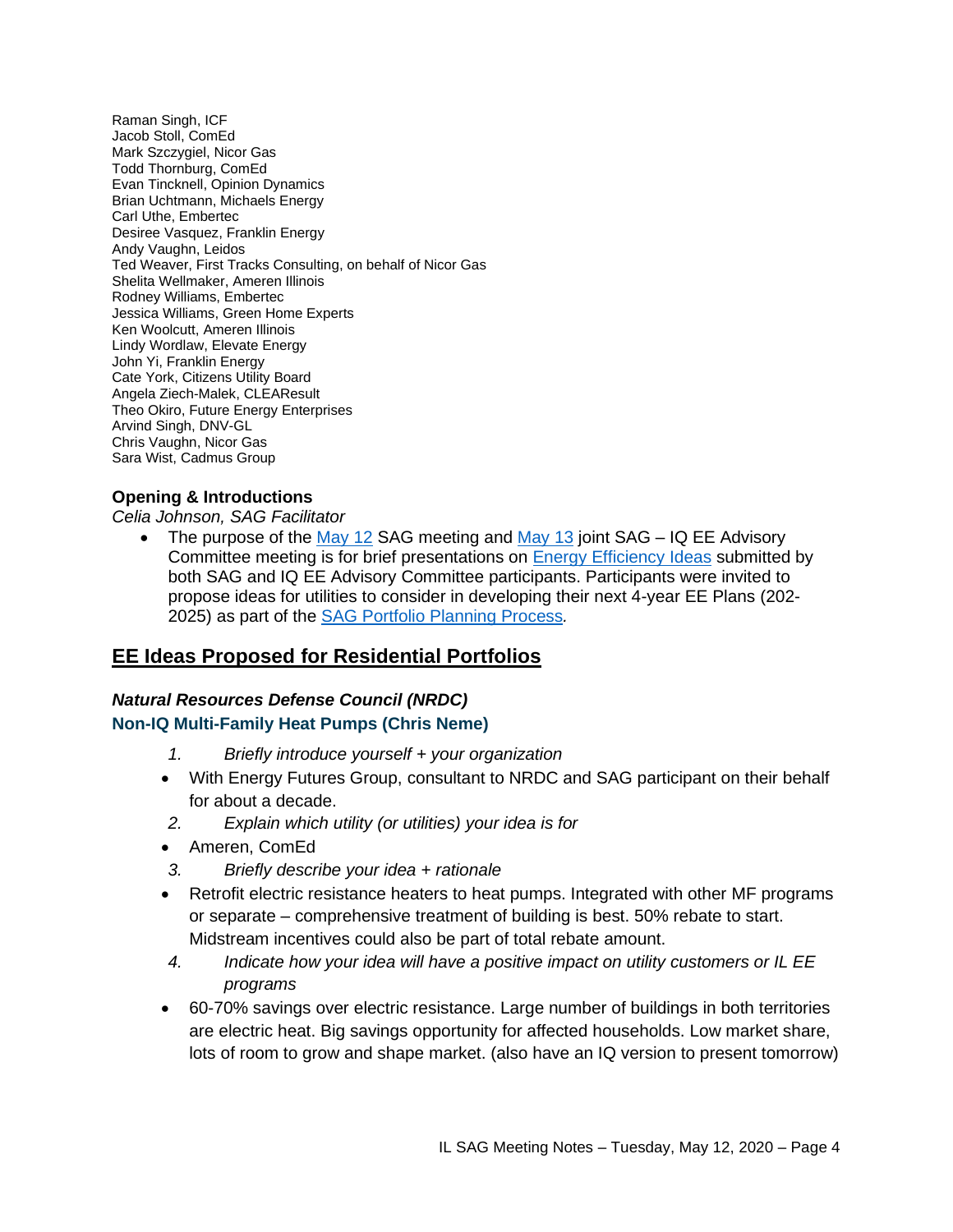*Q; [Jonathan Kleinmann] Deferral credit for heat pump retrofit in costeffectiveness screen?*

*A: Not quite at that stage – haven't run a CET on this yet. If resistance heat is left in place as a backup source, then no credit. Replace an electric furnace or central air connected to duct work with a ducted heat pump, then there ought to be a deferral credit.*

*Q [Kristol Simms]: Application of cold climate heat pump as opposed to non-CC – difference in service territories. Is different technology based on climate?*

*A: I think in S. Illinois, we'd want to do more analysis before answering that question. The CC models will provide more efficient heat during most-all hours of the winter but there is a cost premium, so it may be worth comparing the cost premium vs the extra efficiency gains. Don't know the answer to that yet, but it's a question that bears it.*

*Q: [Jean Ascoli, ComEd] Would baseline be electric resistance existing heat?*

*A: As a retrofit, the baseline definitely would be. Not sure why it wouldn't be? New construction and retrofit would be different.* 

*A: [Zach Ross] We don't see any reason why this would change from our current practice for baseline.*

#### **Non-IQ Single Family Home Retrofits (Chris Neme)**

- *1. Briefly introduce yourself + your organization*
- [previously noted]
- *2. Explain which utility (or utilities) your idea is for*
- Gas & electric joint programs (but emphasis on gas side spending levels because heavier lift there)
- *3. Briefly describe your idea + rationale*
- Whole building approach. Emphasis on this type of program has been low as to historical budgets. Envelope and HVAC especially. Uptake on major measures recommendations has not been good. First visit air sealing, duct sealing and DI on first visit with audits – as with CT utilities. Recommend utilities negotiate set prices, again like CT utilities. OBF options to maximize major measure follow-through. Recommend 20% of gas budget to this.
- *4. Indicate how your idea will have a positive impact on utility customers or IL EE programs*
- Large reservoir of untapped savings that have been unsuccessfully addressed. Historically low participation rates. Will take decades to make a dent and need to start now.

#### *Q: [Chris Vaughn] 20% of total portfolio or residential?*

*A: 20% of program budget excluding portfolio overhead. Needs to be a significant focus to get way more participation. CT is doing 2.5% of SF homes.*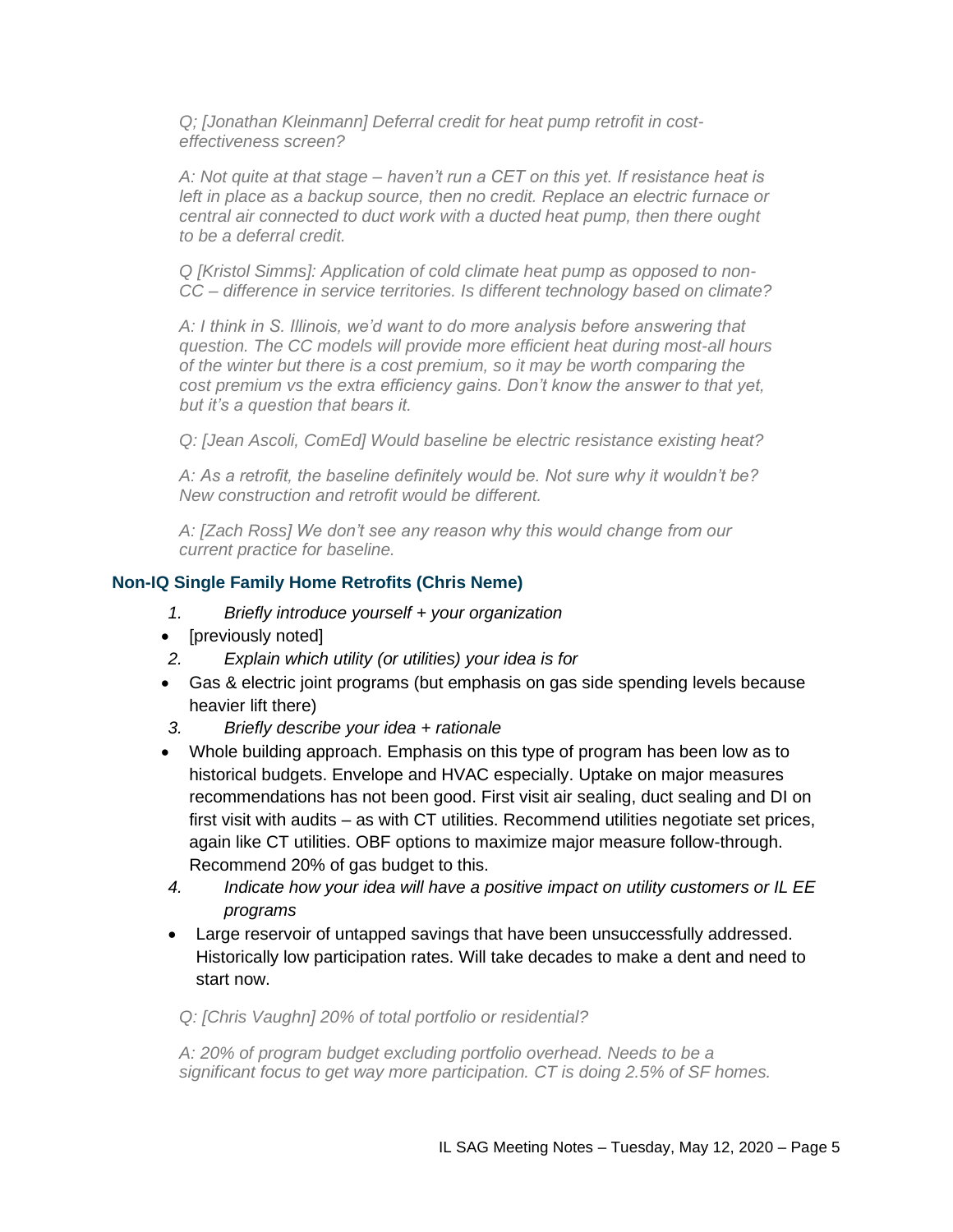*Q: [Ted Weaver] Keep in mind CT doesn't have rate caps. On the CT examples, when you say that doing some air sealing on the first visit, are they bringing blower door in? [A: Yes] We had models like that in PY1-2 and have shifted to something more driven by contractors and letting the market do it. We should talk through the cost-effectiveness of doing this expensive audit. We need to talk about what other programs would shift.*

*A: Rationale for model as proposed is that we have historically seen that relying on current program design, not good follow-through on installation of recommended major measures. The conversion rate is not very good. So doing air sealing and duct sealing at first visit, guarantee at least one or two of the major measures gets done. If the utilities have ideas how to get to the same end, I'm all ears. Second on level of commitment & spending cap, doing more of these means less elsewhere, and these might be more expensive in first year therms per dollar. But the improvement of this stock isn't going to happen naturally.*

### **All-Electric Residential New Construction Pilot (Chris Neme)**

- *1. Briefly introduce yourself + your organization*
- [previously noted]
- *2. Explain which utility (or utilities) your idea is for*
- Electric, particularly Ameren (ComEd has a version already)
- *3. Briefly describe your idea + rationale*
- Super-efficient all electric new construction. High performance envelope measures, CC heat pump, centrally ducted; heat pump water heaters, etc. Climate goals will require movement to net zero and this gets toward that. Could be a MT program. DTE and Consumers in MI launched similar pilots.
- *4. Indicate how your idea will have a positive impact on utility customers or IL EE programs*
- Saving energy. Meeting climate goals.

*Q [Kristol Simms]: Does this come down to what are you not doing in order to do this, this might draw residential budget away from our IQ/moderate income programs.*

*A: I don't think this is an expensive pilot. Not going to have a material impact on the overall budget. If it moves into something larger scale, then it's still a longer-term play with modest short-term budget implications. Could also have an affordable housing component with IQ applications – MI pilots are designed to have about half of participants be Habitat for Humanity or other homes being supported through affordable housing entities. Could be supportive of focus on IQ customers in residential programming.*

*Q [Ted Weaver]: Similar to Jean's question before. How would baseline for this be established? A NG home or electric? How would Guidehouse or ODC think about this? [Follow-up may be needed]*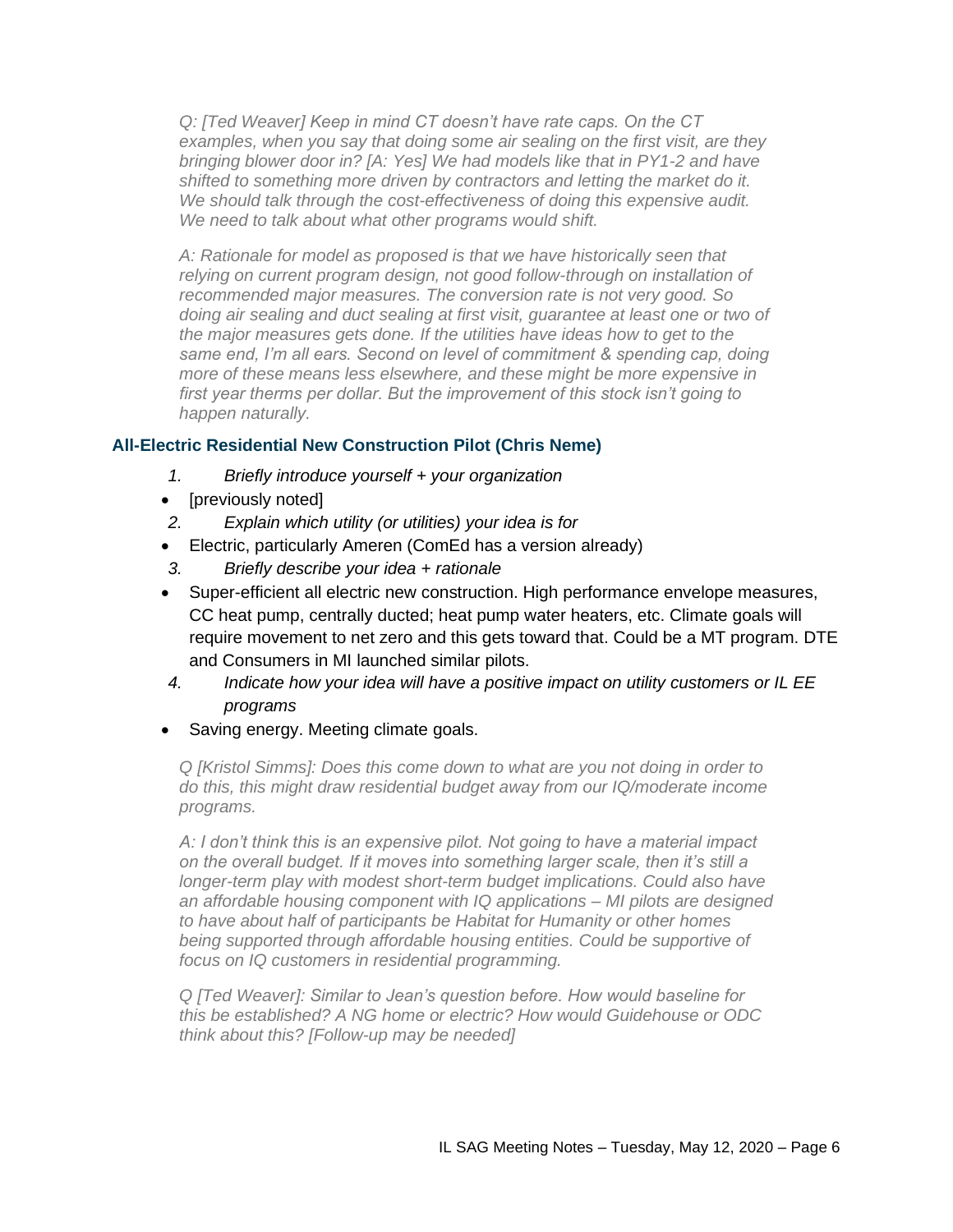# *Environmental Law & Policy Center*

# **Advanced Powerstrips (Tyler Barron)**

- *1. Briefly introduce yourself + your organization*
- Midwest based/focused nonprofit. Energy & environmental areas.
- *2. Explain which utility (or utilities) your idea is for*
- ComEd
- *3. Briefly describe your idea + rationale*
- Advanced power strips detect standby mode and can turn off that outlet, but keep on the "always on" outlets. ComEd currently offers a strip (TrickleStar). Would like to see ComEd sell one million of those strips from 2022-24. Increase rebate to \$15, to all customers. Traditional customer marketing. End rebate after the "push" and give over to another product for the intense targeted marketing campaign.
- *4. Indicate how your idea will have a positive impact on utility customers or IL EE programs*
- Bill savings, eliminate energy waste. Not a large savings, but with enough adoption it is a high yield. Estimated impacts over 1, 3, and 10 years shown. Up to \$91M after 10 years.

*Q: [Carl, Embertec] Would this include other manufacturers of T1 strips and will it consider T2?*

*A: We only considered the current TrickleStar strip, haven't considered adding T2 to that as well.*

*Q [Cate York]: With master-controlled power strips, requires a control unit plugged in – e.g. a big computer or entertainment system. Better for something big with lots of accessories, not a laptop.*

*A: More stuff plugged into it is more savings, could be a replacement for any power strip with lots of things plugged into it.* 

*Q: [Abigail Miner] How did you get the 1M strip goal?*

*A: Numbers we got from ComEd, assumed their current yearly output without a targeted marketing campaign, thought we could easily get to a million considering their current output.*

# *Indoor Climate Research & Training:* **Duel Fuel Heat Pumps (Stacy Gloss)**

- *1. Briefly introduce yourself + your organization*
- ICRT is a training center for home Wx assistance program. Research focuses on interaction of EE and IAQ. Field based data collection. Research on real-world issues in home performance. Developed ideas with community stakeholders in central IL (not program design experts).
- *2. Explain which utility (or utilities) your idea is for*
- ComEd, Ameren
- *3. Briefly describe your idea + rationale*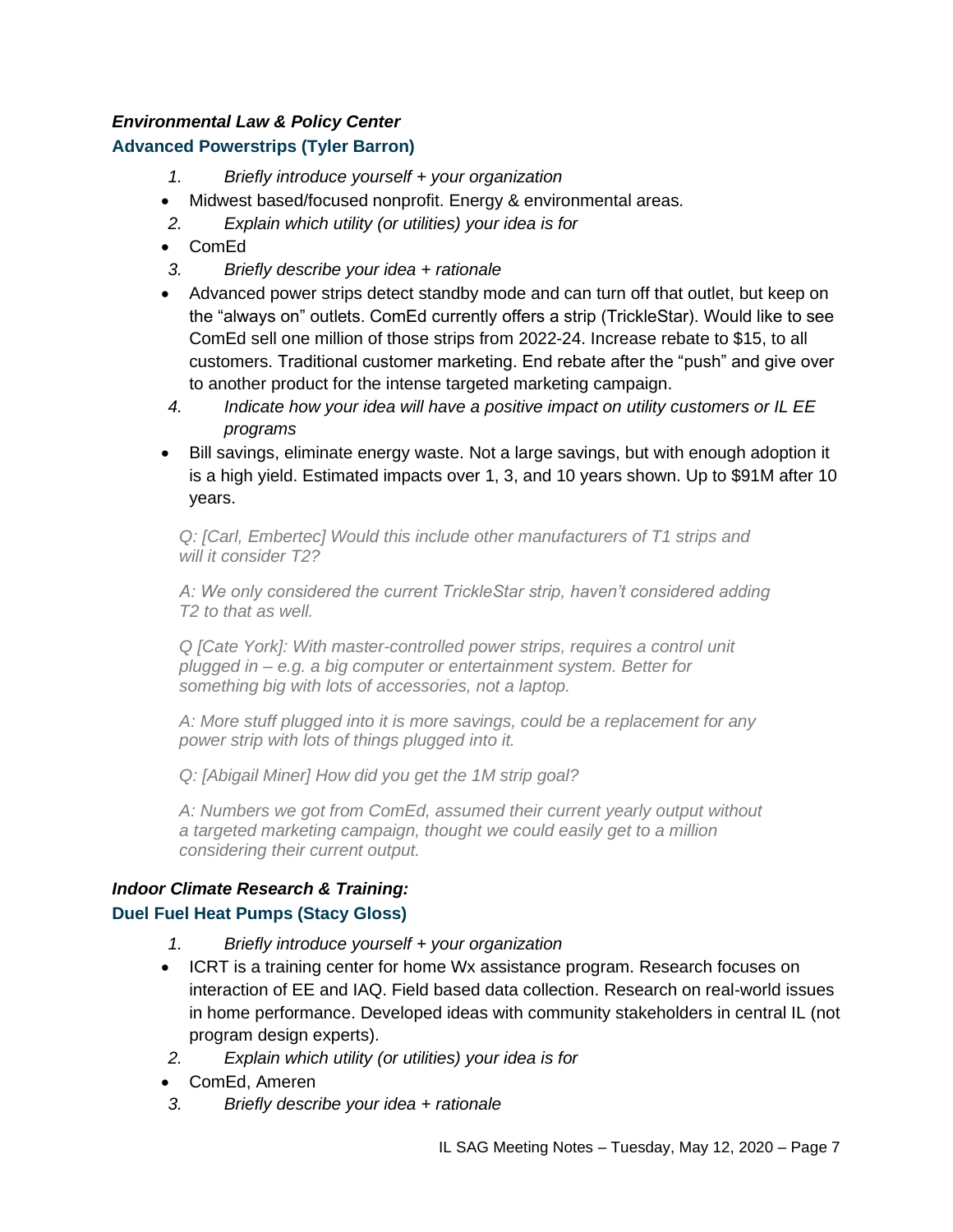- Residential gas furnaces have no incentive to switch to heat pump have to stick with gas even when they want to replace even at end of life. Lots of misunderstandings about heat pumps – contractor hesitation to install. Dual fuel heat pumps can solve both problems – blend of electric & gas. Uses existing ducting and gas piping.
- *4. Indicate how your idea will have a positive impact on utility customers or IL EE programs*
- Expand options for customers to select for HVAC options for their homes.

*Q: [Jim Jerozal] The heat pumps in VT, etc, those would be electric not like this dual fuel. Are you aware of any utilities offering a dual fuel heat pump program?*

*A: I can go back to my notes. I believe I found some regional co-op programs. [Follow-up on this question]*

*Q: [Chris Neme] Dual fuel heat pump switches to gas when it hits freezing to avoid electric resistance. But these days CC heat pumps on market produce nameplate capacity to -5 to -15 degF. Does it make sense to have that kind of secondary heating system for a relatively small number of hours?*

*A: More research to compare those two types of systems. We hear from customers, some in our region, they can't take advantage of a heat pump program because they have an existing gas furnace. So this is meant to be a bridging program. I hear you on the all-electric CC heat pumps. Would be interesting research, we'd be interested in doing some of those comparisons.*

# **Solar Powered Split System Heat Pump Pilot (Bryan Overman)**

- *1. Briefly introduce yourself + your organization*
- [previously noted]
- *2. Explain which utility (or utilities) your idea is for*
- Electric
- *3. Briefly describe your idea + rationale*
- Looked for a complete system solar, racking, inverter, heat pump, etc. Answer was Lennox. With lack of interest, they have neglected to renew that part of their line. The technology exists, though. Cost 3-5X the cost of a natural gas split system furnace and AC. Reduced cooling cost by 45% and heating cost by 13%.
- *4. Indicate how your idea will have a positive impact on utility customers or IL EE programs*
- Reduced electric bill, enhanced home value and resiliency. Savings on any solar power production day. Reduce demand during peak cooling. QOL improvement.

# *Citizens Utility Board:*

# **On Bill Financing (Cate York)**

- *1. Briefly introduce yourself + your organization*
- Consumer advocacy organization, independent nonpartisan nonprofit.
- *2. Explain which utility (or utilities) your idea is for*
- All joint promotion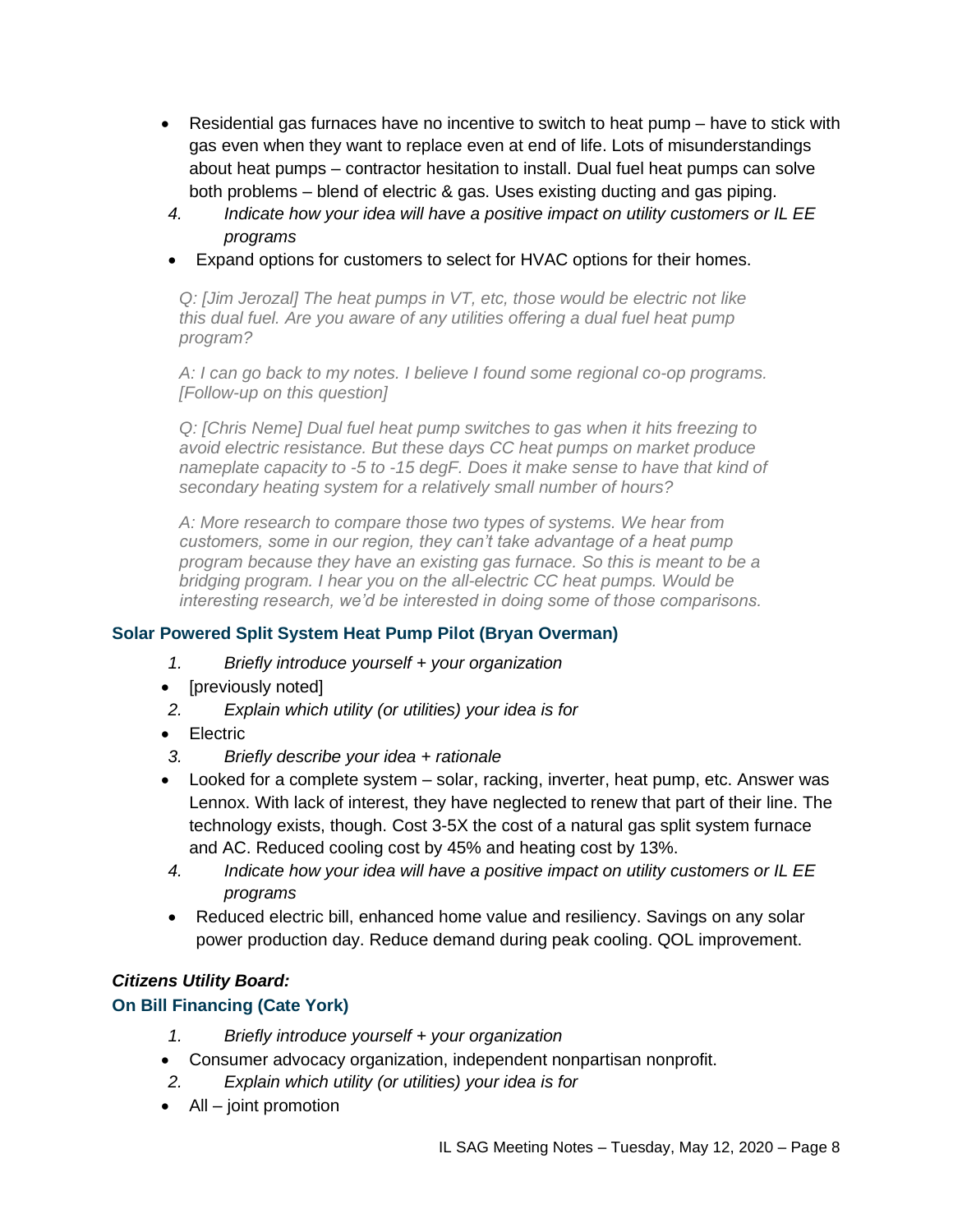- *3. Briefly describe your idea + rationale*
- Existing Illinois Energy Loan Program. SF homeowners can finance eligible equipment. Review of background of program creation & eligibility. Goals are to market the program, ensure customers understand it, maximize savings by pairing with portfolio incentives first and take advantage of other offerings; contractor recruitment needs. Joint promotion. Pair HVAC with air sealing. ¾ of participants learn from contractors, though some contractors learned from customer too. Expand customer options in program – multifamily and small business. Add an early repayment option that applies overpayment to loan (not as advanced payment to utility bill). Needs updated reporting.
- *4. Indicate how your idea will have a positive impact on utility customers or IL EE programs*
- Expand EE access 87% of 2015 evaluated measures through program were purchased because of the loan. Serves the 'middle' customers.

*Q: [Karen Lusson] Do you agree that utilities must ensure that customers that qualify for free LIHEAP programs are not marketed to OBF and that doesn't happen through program partners. So they don't get this instead of free.*

*A: That's really the goal of explaining full options. Important that people understand everything available and the benefits and risks – can't stop customers from finding out about the program. Need to be able to make informed, confident decisions.*

# *Elevate Energy and New Ecology:*

# **Remote Monitoring and Optimization Services (Multifamily) (Abigail Corso & Marty Davey)**

- *1. Briefly introduce yourself + your organization*
- Partnered since 2013 building efficiency, health, resiliency, Multifamily & affordable buildings. Nonprofits.
- *2. Explain which utility (or utilities) your idea is for*
- Gas (& water)
- *3. Briefly describe your idea + rationale*
- ReMO remote monitoring. Boiler heaters, DHW, CHP. Tested a specific system. Off the shelf tech. Low cost and expandable. Real time data on operation. Cloud data analysis to find system optimizations. Service, not product. 3-year engagement to improve operation of building. Investment to date (since 2012) of \$2.85 million, especially in MA. 9% gas savings in 2016-18 pilot. Working on algorithms and reducing engineering time to reduce project costs. Pilot identified multiple unoptimized factors of heating and DHW systems. Case study – 16.2% savings.
- *4. Indicate how your idea will have a positive impact on utility customers or IL EE programs*
- Actionable intelligence. Save energy. Non-energy benefits: understanding systems, reduced O&M, predicting problems before they occur. Can look at it as insurance for other investment in incentives. Improve existing buildings. Improve operations. 5-9%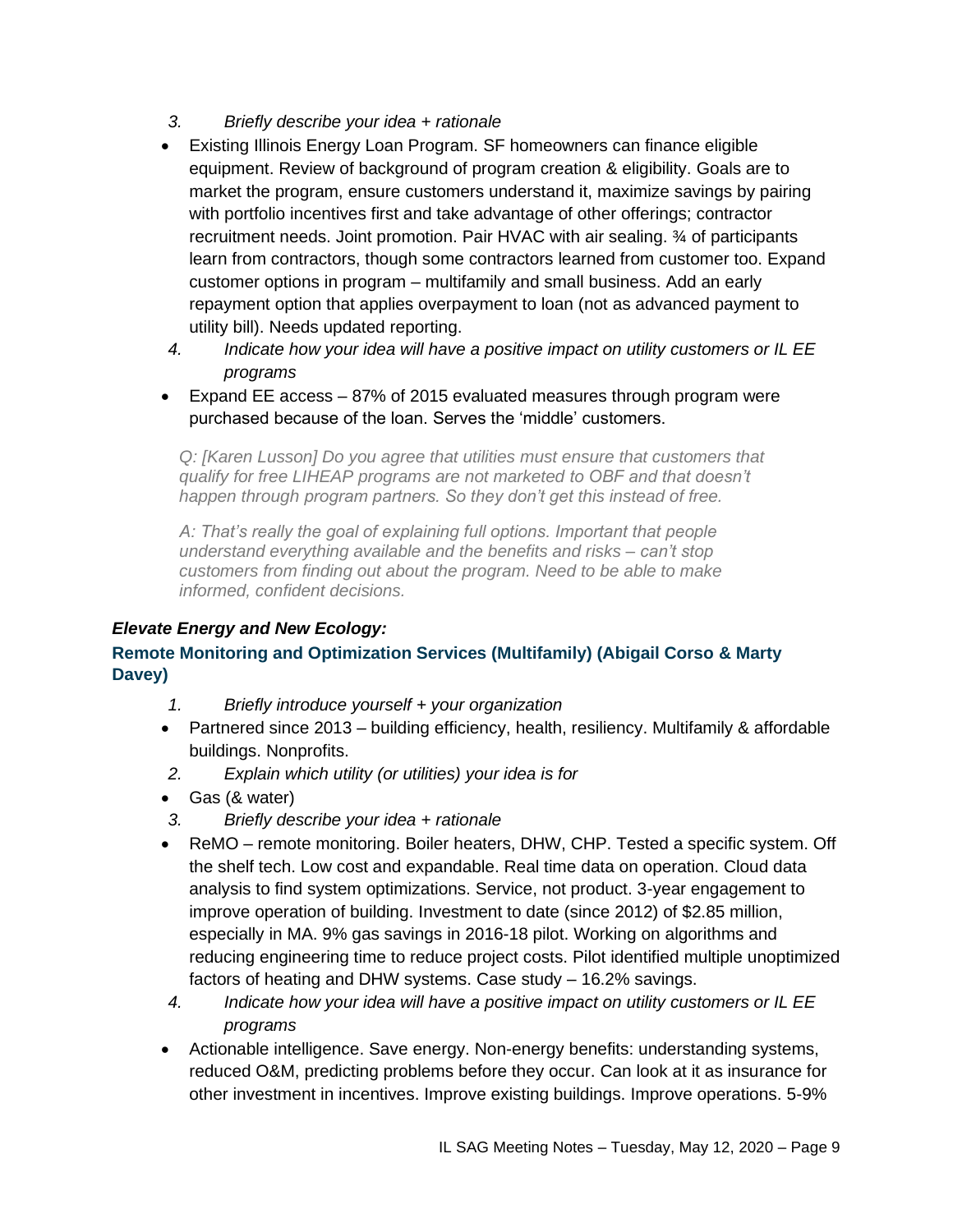#### savings easily achievable. Aligns with climate goals. Buildings that can't afford an energy management system.

*Q: [Jim Jerozal] First: 3-year engagement – why that, is it a magic number, why not longer? Second: Devices in field, then send report to the building manager and they do adjustments?*

*A: [Marty] 3-year is minimum contract length. We have remotely supported people, worked with contractors, and have gone ourselves to do the fixes. More often than not with clients, we have been implementing and working with their contractors to make repairs. Teaching and building capacity along the way. 3-years is in correspondence with NYSERDA program, can add on 2 additional years. We would do longer, but have put out 3 as minimum.* 

*A: [Abby] Chicago, written memorandum to building owners. Worked hand in hand with managers to make corrections.* 

*A: [Marty] We show them the data online, explain what we want to do. There is a report but with verbal follow up. Documentation that they can access. Some want to see data and numbers, some just want us to tell them what to do.* 

*Q: [Chris Neme] What can you tell us about two things: 5-9% savings is that an average or a floor? What is utility cost per unit of savings in your experience or what you think going forward?*

*A: [Marty] Current projects are because of what we learned in the first project. The 5-9% we've seen at least 5% everywhere, maybe a few smaller/simpler buildings were under because less to implement. Contract should pay for itself within time period but doesn't always because it is hard to anticipate maintenance savings – have case studies but still hard to predict.* 

*Q: Business model would be expecting manager to pay you, utilities would do what – marketing support, something for building owners? What is program design for utility perspective?*

*A: In MA we have subsidies for projects. Lowest cost project is about \$7k/3yr. We've been subsidizing those at 50% with a cap. It's a new expense for people. Have to convince them it is going to work, eliminate up front risk/feeling of risk. Once a year payment.* 

*A: [Abby] Our incentive in the writeup is modeled after NYSERDA program.*

*A: [Marty] NYSERDA subsidizes 30% first 3 years, 20% for 4-5. Did not include writeup values for cost per savings [follow up on this]*

*Q: [Ted Weaver] Savings lifetime assigned to program – is it 3 years or longer?*

*A: Idea is that we set up an ideal curve and alert to client and ourselves and act on those alerts that we get. So we can tell if performance is out of defined parameters. That's the savings persistence and the only way – someone has to be paying attention. Like "monitoring based commissioning" in MassSaves.*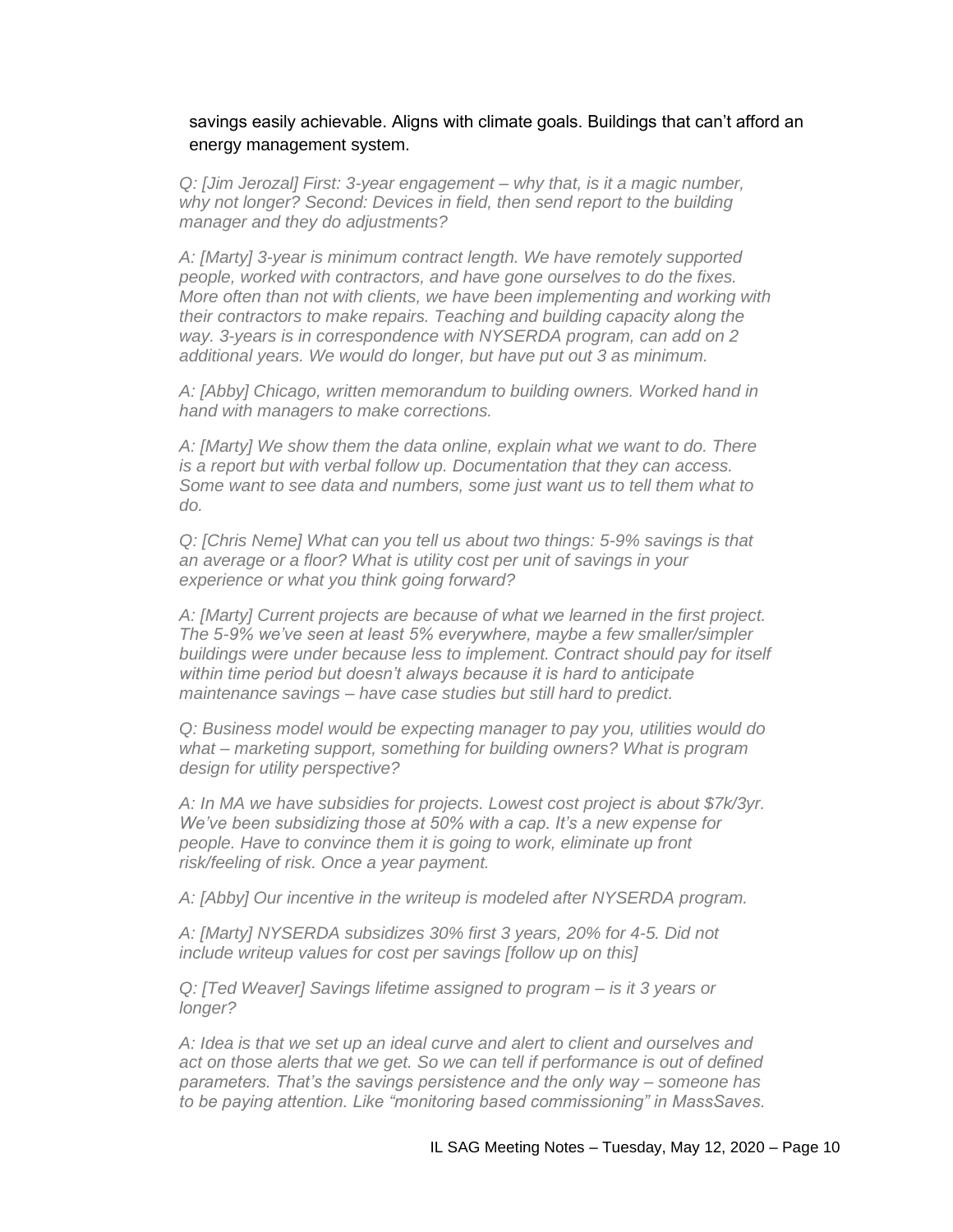*We're developing the data to make it a specific measure, just has been a pilot. Can't speak to NYSERDA we are new to that program.* 

#### *Google*

#### **Virtually Assisted Self-Installations (Tyson Brown)**

- *1. Briefly introduce yourself + your organization*
- Energy partner manager at Google industry partners group. Assume you know who Google is.
- *2. Explain which utility (or utilities) your idea is for*
- Ameren, ComEd, Nicor, P&NS all utilities
- *3. Briefly describe your idea + rationale*
- Augmented reality (AR) or remote collaboration tools to do a virtually assisted audit with a trained implementer. Self-audit, self-installation of kit, self-installation of thermostat, post-install QC. Alternative delivery channel facilitated by technology. This is emerging tech and will need more discussion.
- *4. Indicate how your idea will have a positive impact on utility customers or IL EE programs*
- Substitute for in-home visits COVID relevance but also post-COVID time period for people who don't want or can't have people in the home. Reduce number of customers who can't participate for risk reasons. Reduce self-install leakage. Widen program availability, e.g. scheduling hours. Increase harder to reach rural customers. Reduce labor needs to install, evaluate. Improve net-to-gross by insuring successful installation of kits.

*Q: [Chris Neme] Which measures do you think are candidates for this? Just simple things like showerheads and lightbulbs, and slightly more advanced like thermostats? Or are we getting up to fiberglass batts in the attic, for instance?*

*A: That's probably why we need more discussion on this. Tiered approach probably. Easy measures, more involved measures, then potentially a tertiary level for things like weatherization. Could be a combination of all of those. Would depend on utility, customer comfort level.*

*Q: [Jon Yi] How can we utilize Nest tech support for installation?*

*A: There is a VIP tier 2 support line for Nest Pros – could have access to that as part of this program so the implementer could have access to that.*

*Q: [Abby] Any special tech or is it just a smart phone?*

*A: Exploring the platforms that would enable this interaction. Nuanced depending on what type of platform. Simple ways like facetime, duo, hangouts, etc. (note security concerns). There are also encrypted platforms. Depends on if it is a pilot, a program, how much is involved. More discussion warranted because it could be rolled out a lot of ways.*

*Q [Ted Weaver] For stakeholders, really: self-installation of fiberglass batts. We've relied on certifications and best practices, high quality installs. Have*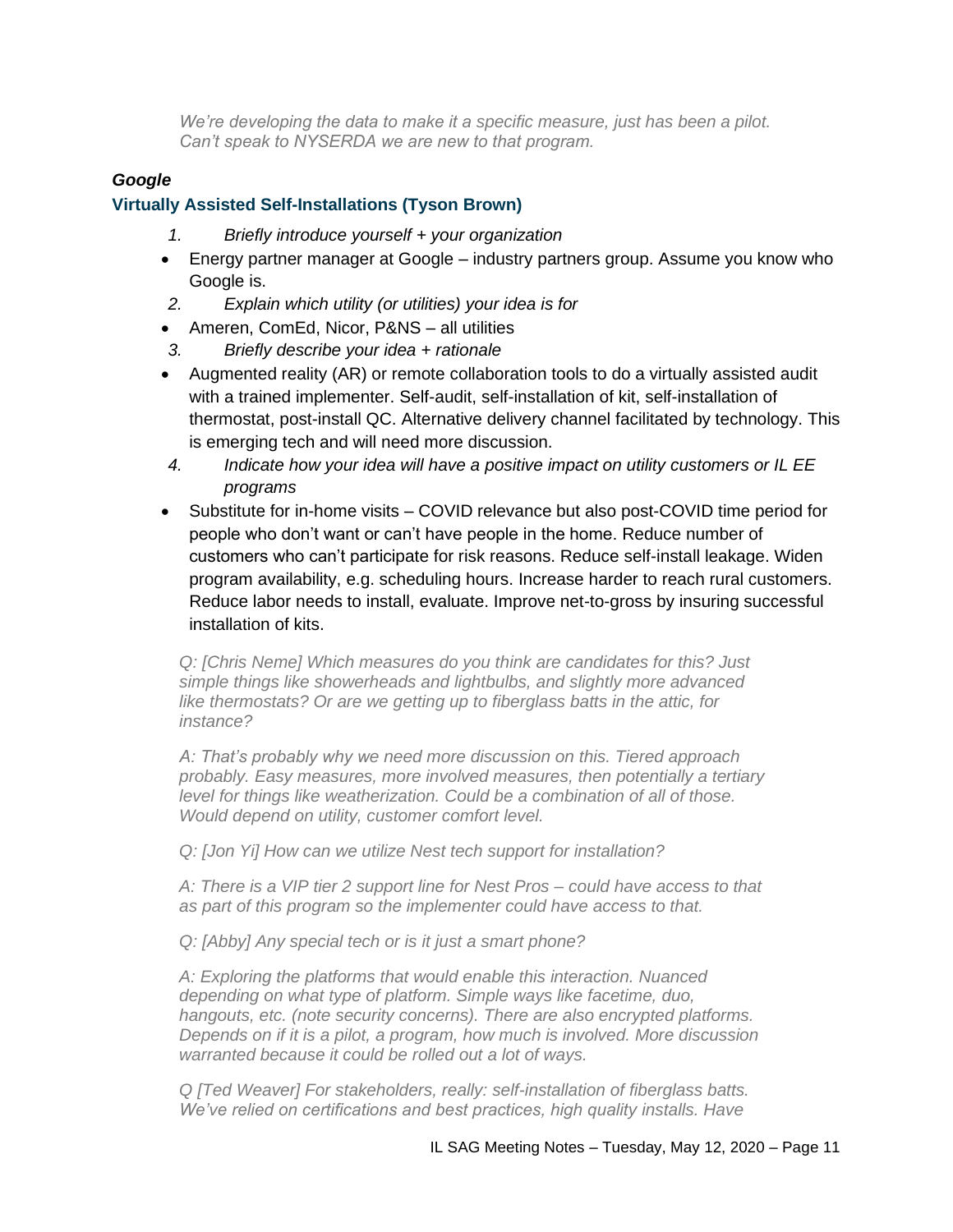*shied away from self-install for weatherization. How do stakeholders feel about that?*

*A: [Chris Neme] I lean in the direction you are headed. I worry about DIY on insulation and air sealing, can create problems including shortening life of savings.* 

*A: [Tyson Brown] In agreement – understanding the level of lift, safety, program needs – various types of applications. Lower lift ones could potentially be done with assistance though. Not everything should be virtually assisted but some measures are good candidates for that.* 

#### **EE Ideas Proposed for Business Portfolios**

#### *U.S. EPA ENERGY STAR*

#### **Next Generation Refrigerators (Residential) (Maureen McNamara)**

- *1. Briefly introduce yourself + your organization*
- 20 years with ENERGY STAR working with utility sector to bring ES offerings to market.
- *2. Explain which utility (or utilities) your idea is for*
- **Electric**
- *3. Briefly describe your idea + rationale*
- Still new opportunities in refrigerator market. Bring fridges 30% above federal DOE standard to marketplace. Unlikely to occur without utility involvement in market. Driven by EU standard. Manufacturers want to introduce them to US market and ramp up factories and distribution to US if utility programs were there.
- *4. Indicate how your idea will have a positive impact on utility customers or IL EE programs*
- Low free-ridership. Lots of market segments. Proven technology (AND next generation). Savings 100-175 kWh/yr beyond federal minimum.

### **Tenant Space Recognition Program (Tracy Narel)**

- *1. Briefly introduce yourself + your organization*
- Utility partner and service provider work at ENERGY STAR.
- *2. Explain which utility (or utilities) your idea is for*
- Electric
- *3. Briefly describe your idea + rationale*
- New ES Tenant Space Recognition program. Leverage recognition program to reach tenant space. Commercial office buildings. Motivate tenants to pursue EE measures to be able to apply for recognition. Open up a dialogue about how this form of recognition could work into programs to help increase adoption of existing measures. Specific criteria and application process for program. Lighting energy use intensity target is the only required target. New ENERGY STAR Portfolio Manager module coming soon.
- *4. Indicate how your idea will have a positive impact on utility customers or IL EE programs*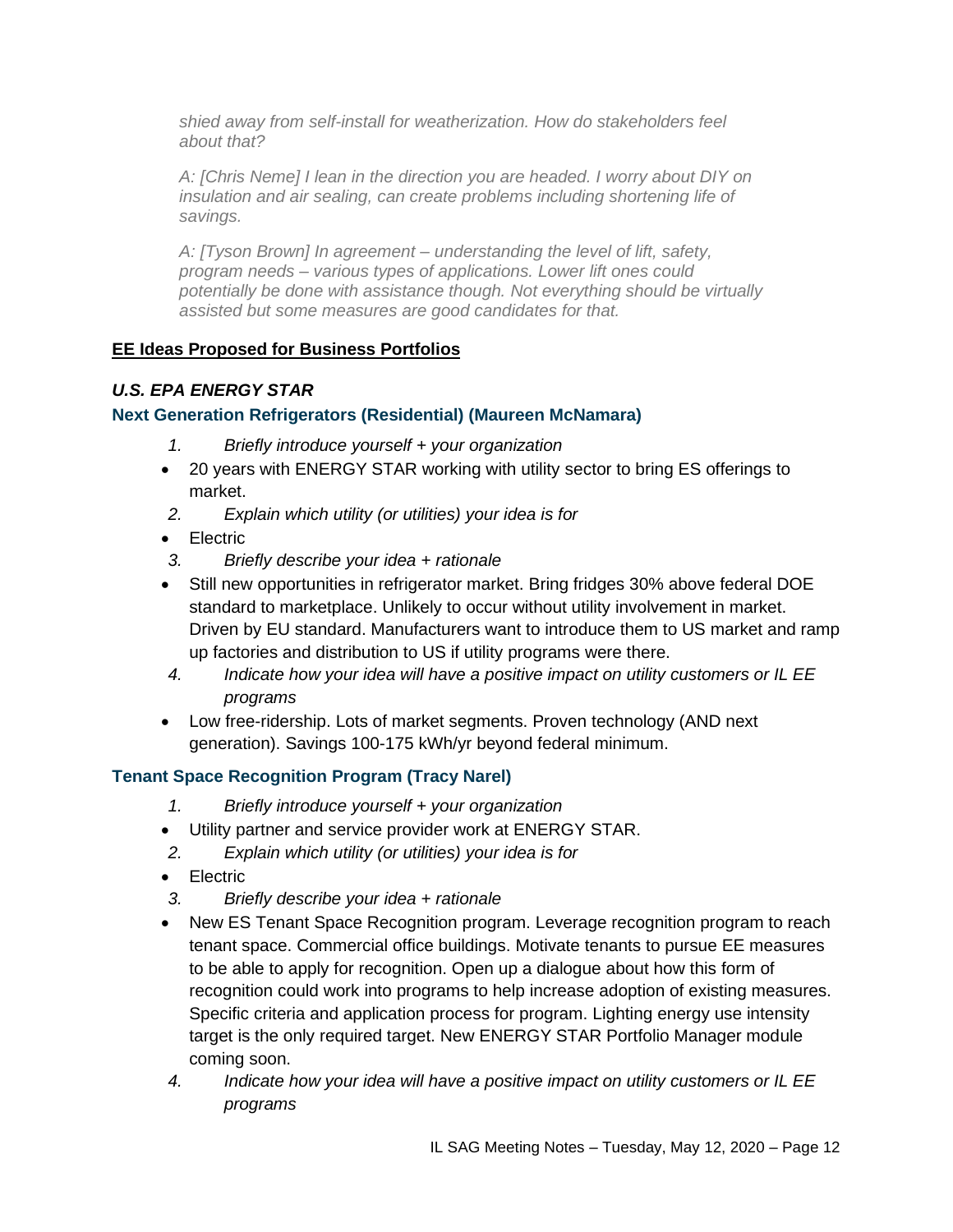#### • Overcome landlord-tenant barriers. Enhanced uptake of plug load measures – ES certified products.

*Q: [Chris Neme] Do you have estimates of, at scale, the cost of efficient refrigerators?*

*A: Depends on size and features, like any of them. [Colleague from ENERGY STAR] Don't have incremental costs available, depends on specific programs and the ways the refrigerators are procured. Could put in contact with manufacturers who could best answer those questions.*

*Q: Are you thinking of this as kind of a national market transformation model? Multiple utilities across the country? Or what's the program design that might be funded by electrical utilities look like?*

*A: EPA is looking at 30% more efficient. If there is enough interest and we can gather that interest, that's what we communicate to the manufacturers. And we can do matchmaking. It could be typical retail mass market, could be procurement for DI, we're looking to make the handshake and agnostic to program model. [Program Manager] Utilities across the country have needs and demographics specific to their regions, would be hard to say exactly a program out there. Working together to get them out there, working with utilities and manufacturers to find a way forward for the specific utility.*

*Q [Margie Gardner] How would this fit with Retail Products Platform?*

*A: This would fit. One manufacturer would prefer that not be the route because of they aren't in all the RPP stores, that's why it's important to talk to the manufacturers.*

#### **EE Opportunity that also Enables Demand Response (Maureen McNamara)**

Changing nature of some energy efficiency measures, especially those with smart features. Example: great savings opportunities for savings and grid services through ES certified heat pump water heater. (Also working on gas possibilities as well.). Can save over 1k kWh/year. Connectivity enables load shifting and accepting excess energy. Proposed criteria define what connectivity means for product category. Different strategies based on needs. Questions to think through – how can DR enablement be captured in CET? What type and duration of DR needs? How much, where, locational value? What is baseline counterfactual for overcapacity tanks?

[Note: This is not an official Energy Efficiency Ideas proposal, just an opportunity for information sharing from Energy Star]

#### *Elevate Energy*

#### **Joint Program Implementation for Nonprofit Customers (Dara Reiff)**

- *1. Briefly introduce yourself + your organization*
- Elevate already introduced. Smarter energy use for all. Trying to reach customers and communities that need it the most.
- *2. Explain which utility (or utilities) your idea is for*
- All, joint implementation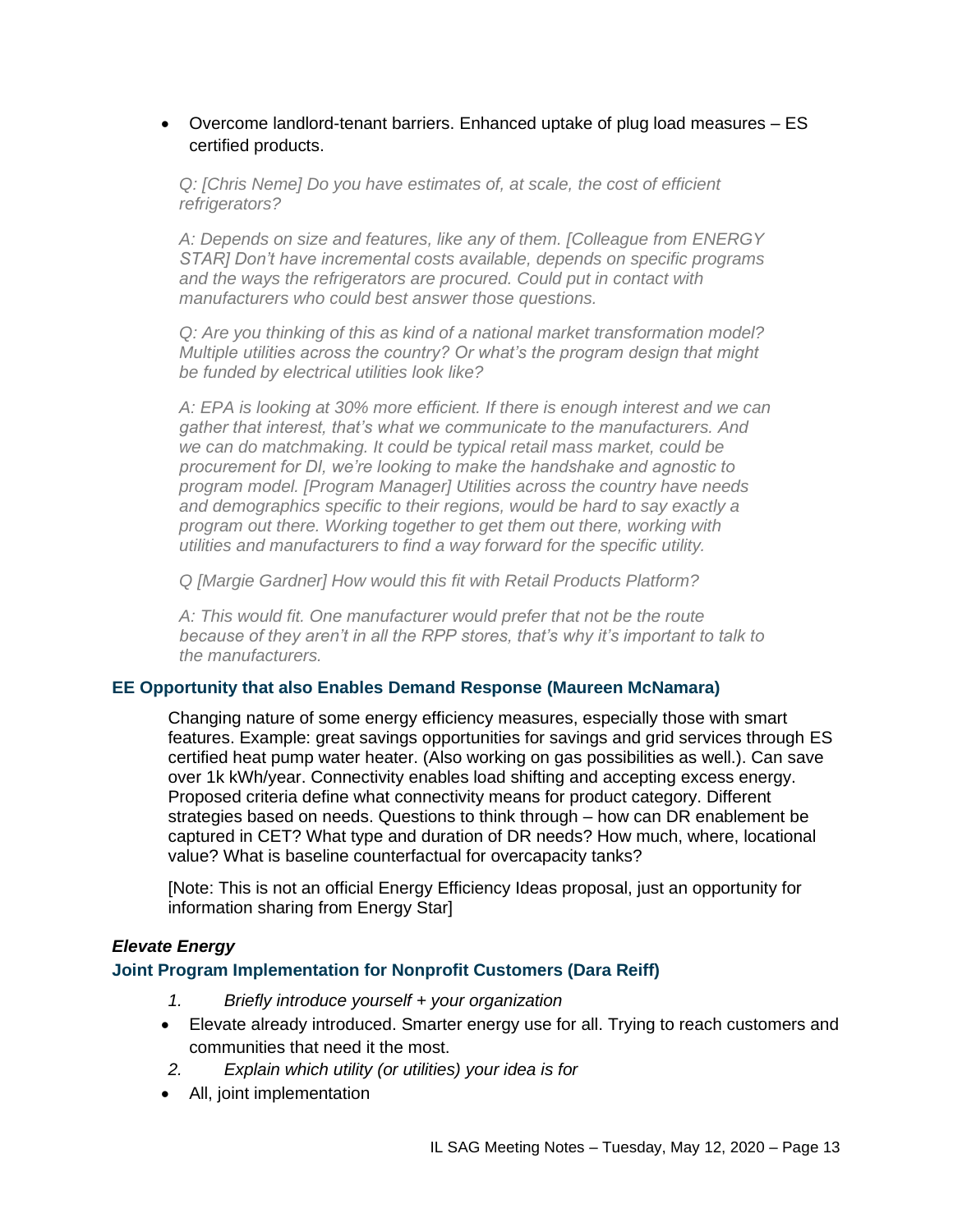- *3. Briefly describe your idea + rationale*
- Commercial buildings owned or operated by nonprofits. Establish a dedicated offering aimed at these customers. ComEd has an existing program. Commercial customers, but all shapes and sizes from churches to social service agencies, etc. Lots of market confusion on eligibility right now. Marketing for small businesses doesn't reach these customers. Not considered income eligible even though they serve these communities; play a critical role in serving communities and operating on shoestring budgets. Need incentives and technical assistance.
- *4. Indicate how your idea will have a positive impact on utility customers or IL EE programs*
- NPOs currently underserved by existing portfolios. Cost savings redirected directly to organizational mission. Economies of scale by working across utilities.

*Q: [Kristol Simms] Basis for these customers underserved? Compared to what? I'm not sure it translates to the Ameren Illinois territory; we have existing outreach practices for community organizations.*

*A: Serving as outreach for ComEd for 8 years and have seen them struggling compared to other businesses.* 

### **Water EE Measures (Larry Kotewa)**

- *1. Briefly introduce yourself + your organization*
- [previously noted]
- *2. Explain which utility (or utilities) your idea is for*
- ComEd and Ameren
- *3. Briefly describe your idea + rationale*
- Water saving devices added to TRM. Water-energy factor put into place in TRM 7.0. Electricity saved from water delivery system and wastewater treatment when water use is reduced at a residence. Add to utility portfolios though low income programs (e.g. Madison, WI; Aurora, CO) or leak alert program with AMI metering (Washington, DC, San Francisco, CA). Water utilities have the ideas on how to save water, electric utilities can help add to that effort. Think about how to engage with water utilities and get these into place.
- *4. Indicate how your idea will have a positive impact on utility customers or IL EE programs*
- Utility can claim systemwide energy savings. Customer saves water bill (up 57% since 2010). When energy and water utility partnerships are created has best impact.

### **Field Adjustable Streetlights (Larry Kotewa)**

- *1. Briefly introduce yourself + your organization*
- [previously noted]
- *2. Explain which utility (or utilities) your idea is for*
- Electric
- *3. Briefly describe your idea + rationale*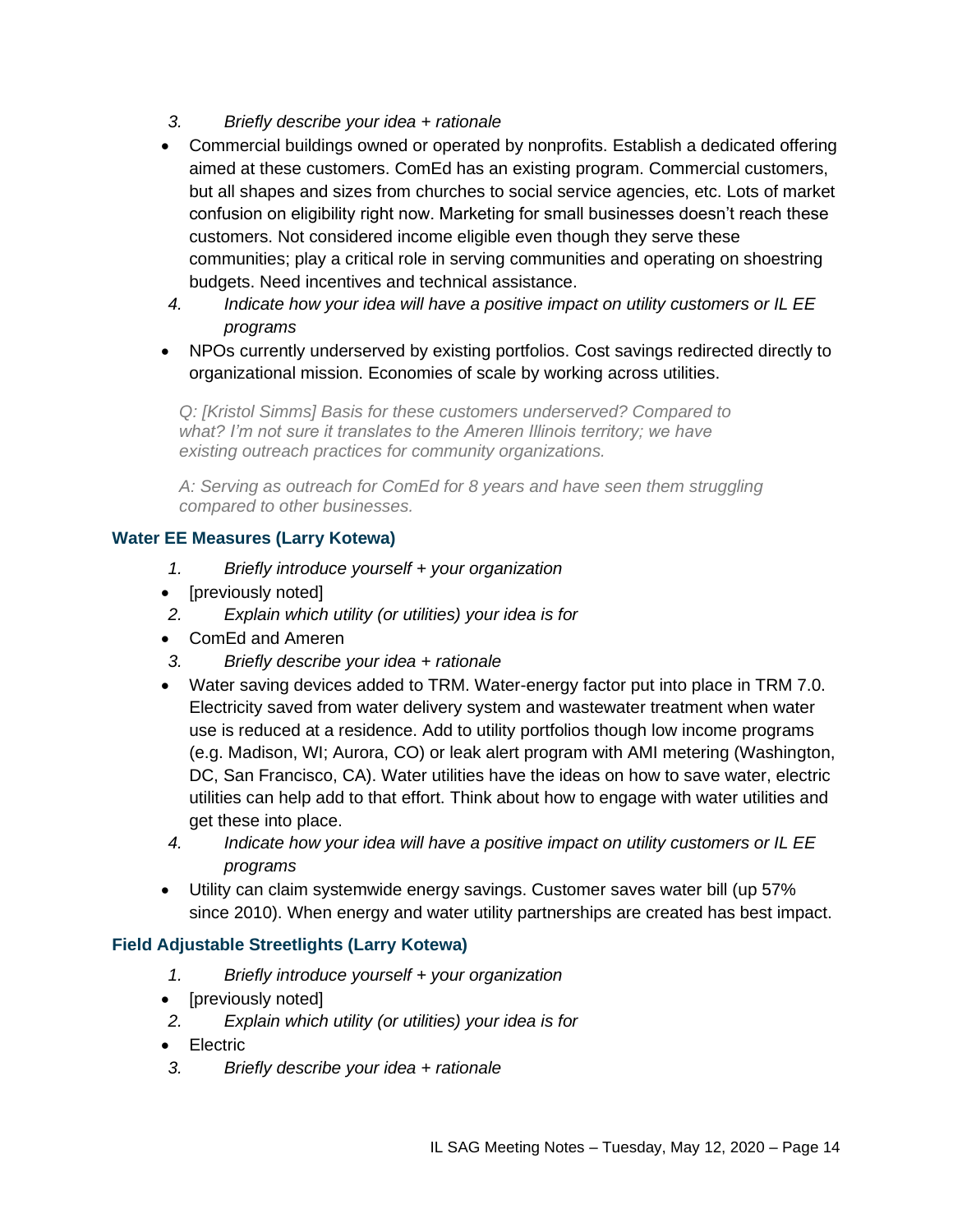- New offering from manufacturers. Programmable wattage lighting cut down on number of models needed to produce and for municipality to stock. Pre-installation adjustment is most cost-effective. Existing mechanism for determining energy savings uses maximum wattage unit is capable of rather than as installed. Idea is to allow programmable lighting to be used (on metered circuit) to get incentive based on actual wattage reduction. Explore/pilot how to use this new function.
- *4. Indicate how your idea will have a positive impact on utility customers or IL EE programs*
- Get incentive based on actual wattage reduction. Increased lifetime kWh savings.

*Q: [Andre Gribovich] Is there a way to verify the setting after installation without going up to the light itself?*

*A: That was one of our thoughts – could get photos of settings during installation. Once it is up and installed, isn't a way to look at that specific lamp. That's why metered circuits for verification is our initial recommendation.*

# **Municipal Ambassador Program (Lindy Wordlaw)**

- *1. Briefly introduce yourself + your organization*
- Urban planner, leads energy and planning effort
- *2. Explain which utility (or utilities) your idea is for*
- Northern IL
- *3. Briefly describe your idea + rationale*
- Build peer-to-peer learning and mentorship for public sector facilities. Increase uptake of measures in public sector through variety of engagement methods. Example from EUROCITIES program – country sized scale. Guide to peer-to-peer learning in public sector.
- *4. Indicate how your idea will have a positive impact on utility customers or IL EE programs*
- Regional cooperation and partnership; building on successes from one community to next. Municipal successes can encourage uptake by customers in community as well. Customer satisfaction, confidence in programs. Increased lifetime kWh, increased public sector project pipeline, esp. disadvantaged communities.

*Q: [Jim Jerozal] Sounds a lot like SEM [Strategic Energy Management], focused on communities instead of companies? Do you agree?*

*A: Not familiar with SEM approach, though aware that there are shared learning approaches. Not dissimilar to what is out there. This focuses on selecting a group to serve as mentors and a group to be mentored, very targeted to identify what approaches solicit the most response. Idea of peerto-peer learning in general is not a new concept, this is just targeting it to communities.*

### **Warming and Cooling Centers (Lindy Wordlaw)**

- *1. Briefly introduce yourself + your organization*
- [previously noted]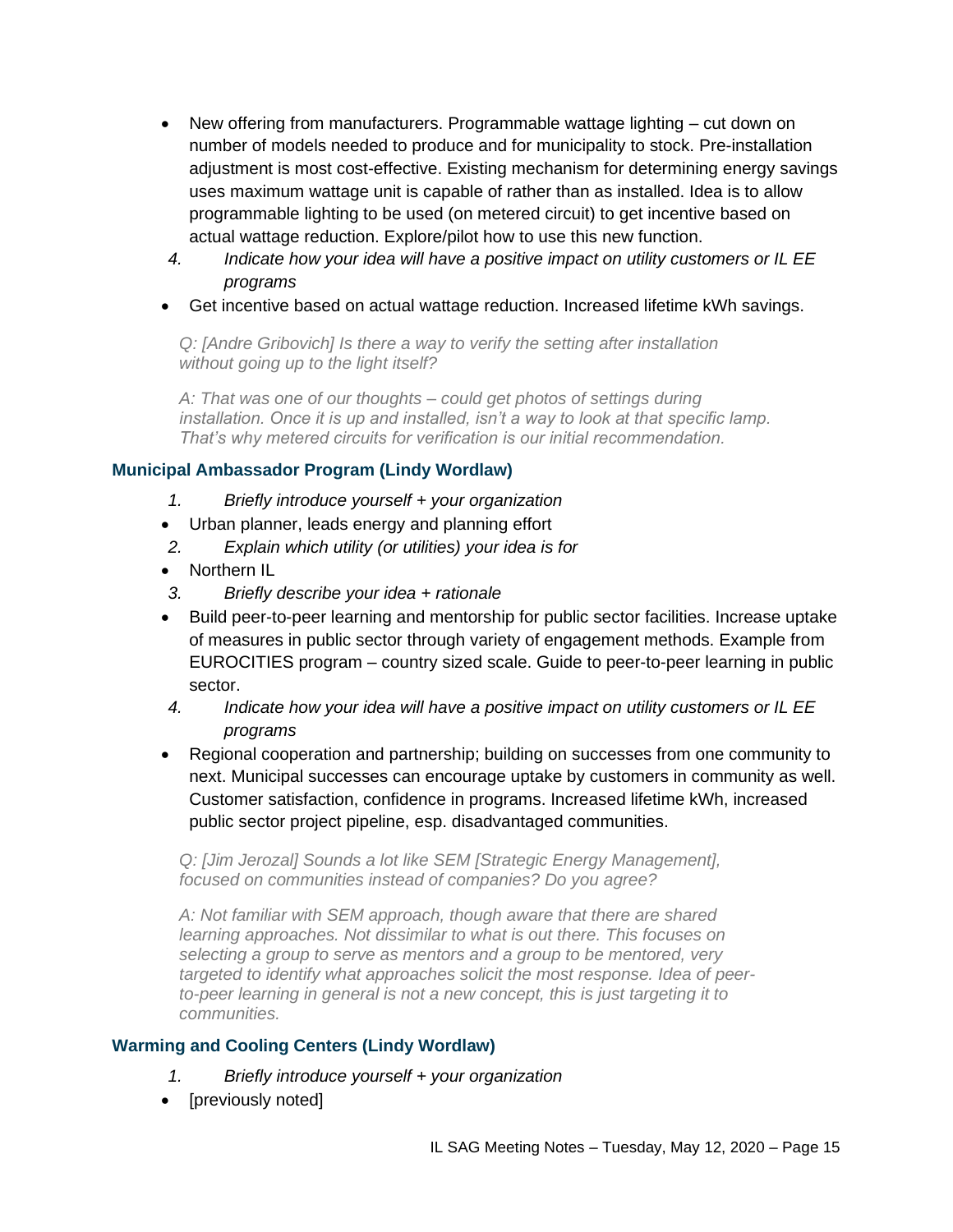- *2. Explain which utility (or utilities) your idea is for*
- All utilities
- *3. Briefly describe your idea + rationale*
- Vital public health services from warming and cooling centers. Likely to keep growing need. Use existing incentives to target these providers to achieve highest efficiency standards in their buildings.
- *4. Indicate how your idea will have a positive impact on utility customers or IL EE programs*
- Increase reliability during public health emergencies. Enhances preparedness and resiliency. Also comfort during all times, but particularly emergencies. Increased energy savings and reduced operating costs. Increase awareness of incentive programs. Participation in similar incentives as well with other buildings.

*Q: [Ted Weaver] Is this proposal to change eligibility requirements or a specific offering or outreach?*

*A: Proposal is a proposed program approach to target outreach to specific customers that host warming and cooling centers – mostly business/public sector but some residential.*

# *Natural Resources Defense Council (NRDC):*

### **Business Idea:**

### *C&I Networked Lighting Controls (Chris Neme)*

- *1. Briefly introduce yourself + your organization*
- [previously noted]
- *2. Explain which utility (or utilities) your idea is for*
- Electric
- *3. Briefly describe your idea + rationale*
- Demo projects at utilities to create case studies. Energy and non-energy benefits. Prescriptive rebate per sq. ft. similar to WI Focus. Most structure with a rebate adder per fixture. Like the Focus approach though. Incremental cost on the order of 60-70 cents per sq. ft. Integrate with other programs like DI, OBF, upstream. Take advantage of the transition to smarter lighting instead of locking up fixtures with unnetworked LEDs for 10+ years.
- *4. Indicate how your idea will have a positive impact on utility customers or IL EE programs*
- Savings potential 47% above LED baseline, almost completely untapped. Build market now to replace traditional LED programs as those decline with market adoption.

#### **Cross-Cutting Ideas (C&I + Res):**

#### *Variable Refrigerant Flow Technology (Chris Neme)*

- *1. Briefly introduce yourself + your organization*
- [previously noted]
- *2. Explain which utility (or utilities) your idea is for*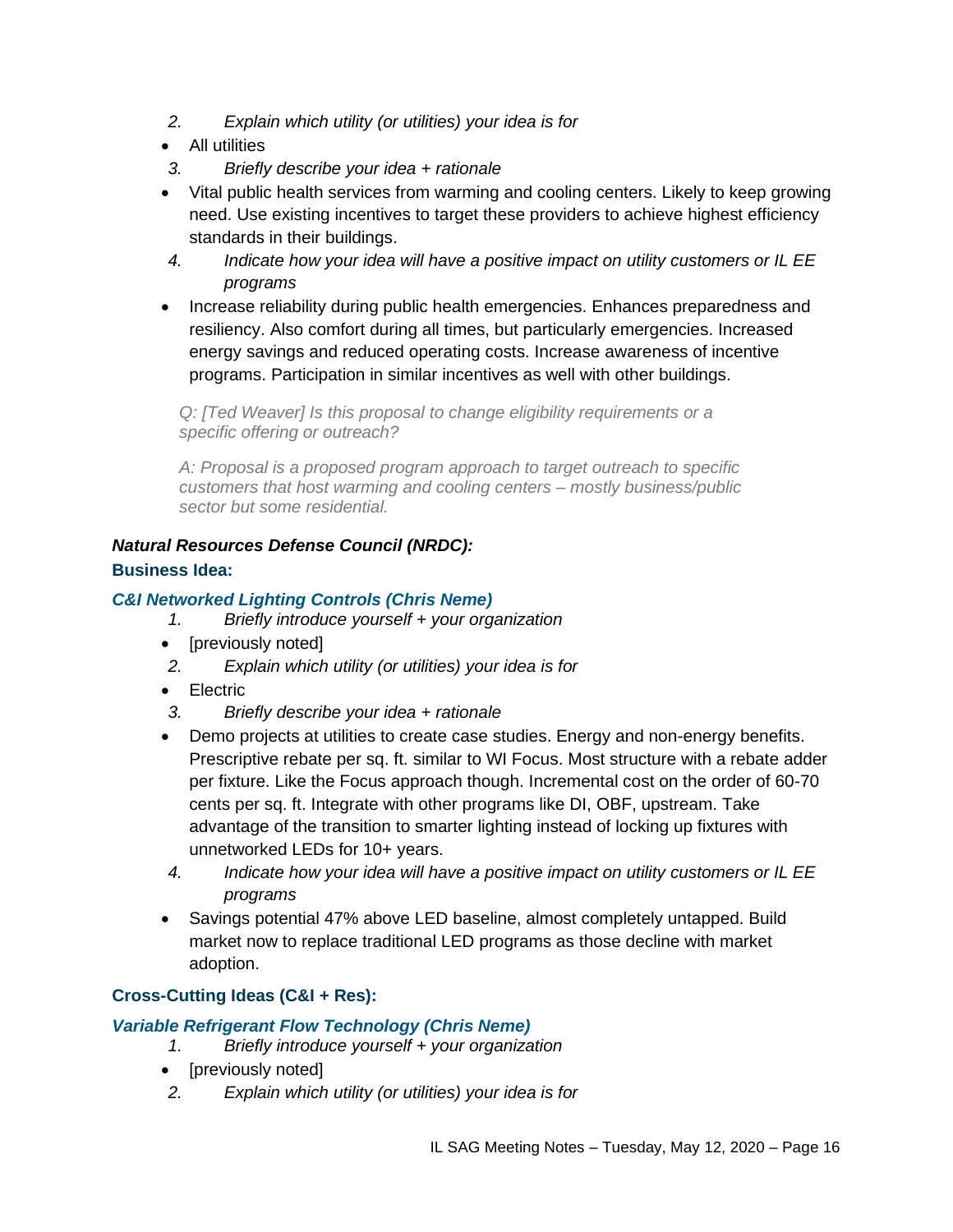- Electric
- *3. Briefly describe your idea + rationale*
- Pilot new technology. Refrigerant is the distribution system instead of ductwork. New construction. Large electric heat buildings.
- *4. Indicate how your idea will have a positive impact on utility customers or IL EE programs*
- Per building savings potential.

### *Midstream and Upstream Approaches (Chris Neme)*

- *1. Briefly introduce yourself + your organization*
- [previously noted]
- *2. Explain which utility (or utilities) your idea is for*
- All
- *3. Briefly describe your idea + rationale*
- SAG Mid-Up working Group meeting covered this. Not spending a lot of time here. Numerous state examples for a range of technologies. Target technologies for Res and C&I sectors.
- *4. Indicate how your idea will have a positive impact on utility customers or IL EE programs*
- Dramatic increase in participation & savings. Reduced admin/non-rebate costs once system is in place.

*Q: [Jim Fay] On refrigerated technologies, anybody doing upstream on them today?*

*A: I'll check with Phil Mosenthal.*

*Q: [Ted Weaver] On heat pump water heaters and ductless mini-splits, how would you track the baseline on those since current market is overwhelmingly gas?*

*A: I think it would be a function of how you set up the rebate incentive level. Like buying down the cost differential between standard and high efficiency. Displace the standard electric technology. Incentive not high enough to promote switching.*

*Q: Time of sale issues. Difference in cost isn't that big. Issues to solve, don't need to solve it now.*

*A: Intellectually more challenging for some technologies over others. Hard to argue if it is the difference between the standard and the high efficiency offering. Could be like a gas furnace when you don't know if it is replacing gas or propane.* 

### *Leveraging Other Initiatives (Chris Neme)*

- *1. Briefly introduce yourself + your organization*
- [previously noted]
- *2. Explain which utility (or utilities) your idea is for*
- Mostly electric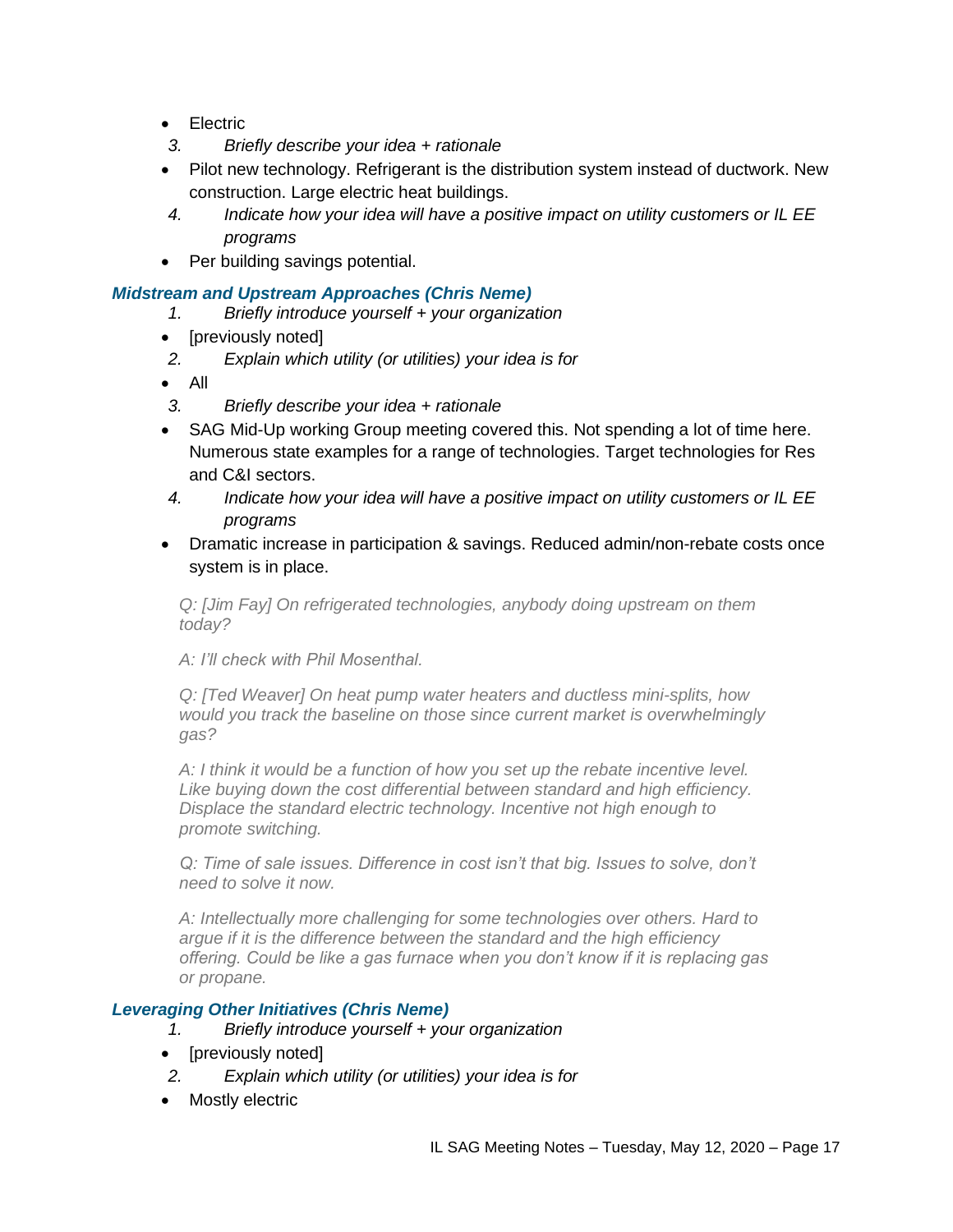- *3. Briefly describe your idea + rationale*
- Leverage other funding and marketing whenever possible. How other aspects of what the utility is doing in its business/services to customers could overlap with EE. Such as DR, PV, assistance, large C&I outreach, capacity market. Could also leverage opportunities outside of utility business segments, e.g. manufacturers rebates or other market opportunities.
- *4. Indicate how your idea will have a positive impact on utility customers or IL EE programs*
- Stretch dollars, for example splitting costs between EE and DR programs; enhance ability to reach customers

*Q: [Kristol Simms] Do you think of this similarly to voltage optimization for electric utilities? Like voltage operation is implemented by operations department and has more to do with operating efficiency but we also can claim EE savings?*

*A: Yes, may be similar. Statutorily those costs of voltage optimization are outside of the cap, so that is easy. There are other structures within the company that could be leverage in a somewhat similar way – programs that have multiple aspects beyond energy efficiency. Multiple benefits from multiple attributes and other parts of the company can take advantage of those attributes. [More follow up conversation needed]*

*Q: [Andy Vaughn] How do we know what MF buildings work better with VFR rather than mini-splits?*

*A: Generally larger MF buildings where it is more difficult to locate all the individual outdoor compressors, those kinds of applications. Delivering VRF is more attractive in those larger buildings. Decisions probably made on individual building basis, but we need to understand the technology more.*

### *ExxonMobil:*

#### *Energy Efficient Hydraulic Oil and Gear Oil (Adam McMurtrey)*

*1. Briefly introduce yourself + your organization*

- LEED GA working in buildings; now at ExxonMobil looking at improving manufacturing.
- *2. Explain which utility (or utilities) your idea is for*
- Electric
- *3. Briefly describe your idea + rationale*
- Manufacturing is big in Illinois \$108B and increasing. Top manufacturers prioritize energy efficiency as a business strategy and goals. Multiple manufacturing sectors. 588k jobs in Illinois manufacturing. Energy and operational inefficiencies to overcome. Each sector uses the same lubricants within their industry. Gear lubricants, hydraulic lubricants, etc. Hydraulics and gears, everybody uses them. Differential cost for price of lubricant. Some additional benefits beyond EE as well, e.g. lubricant lifetime. Savings are immediate and don't diminish over time with maintenance – life of equipment. Applicable to plastics, rubber/protein, cement, automotive, food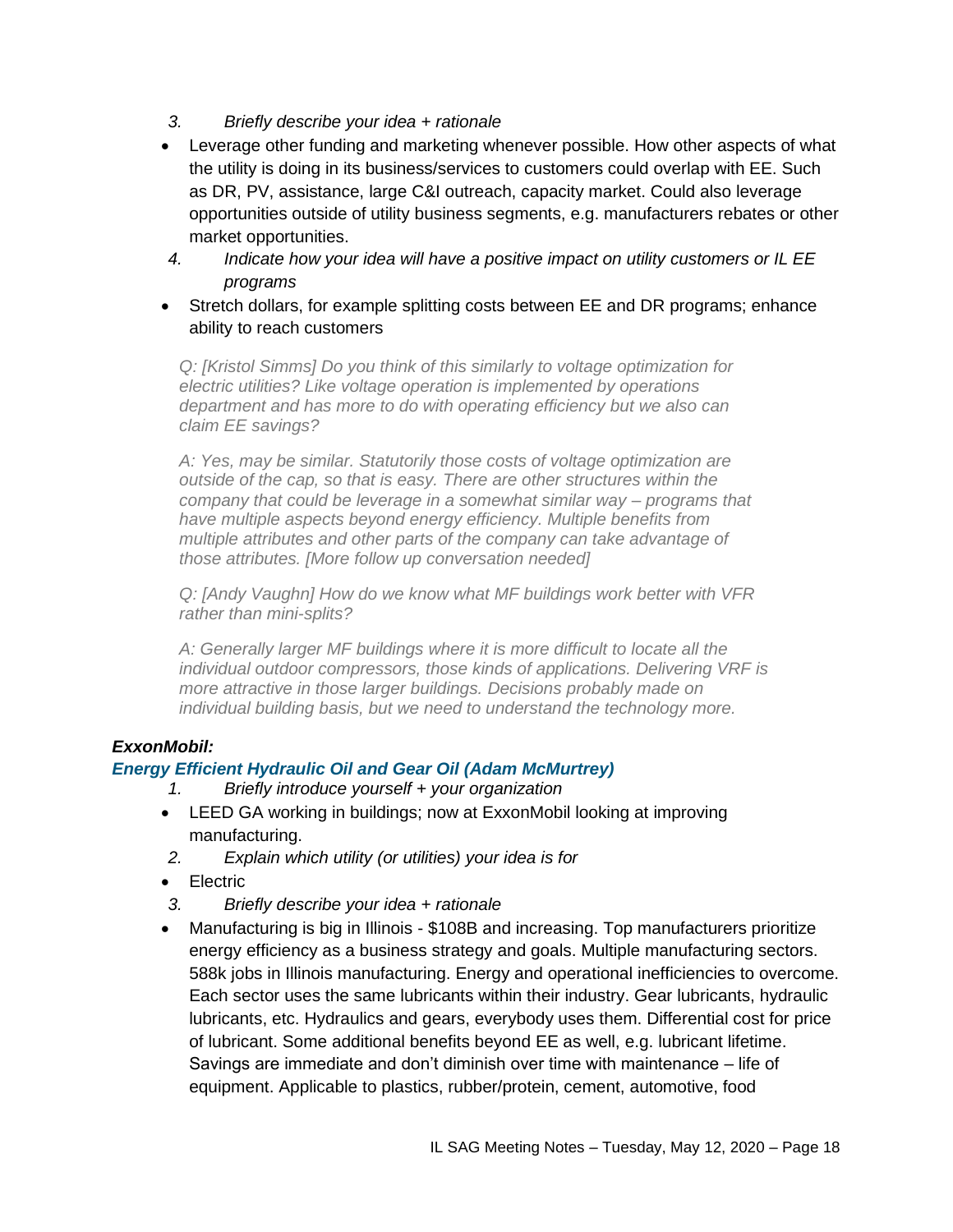processing, general, paper, mining. Monitored savings through equipment – good data to look at.

- *4. Indicate how your idea will have a positive impact on utility customers or IL EE programs*
- 33k MWh/year savings potential in IL. Example: Just plastics industry 27k MWh/yr reduction potential. Proven from existing projects. ~3.3% EE savings for plastics manufacturing. Example: Rubber & Protein industry. Per site savings of 14k kWh/yr. 3% EE savings. Custom application through Ameren previously. WI Focus results example  $-3.3\%$  savings study with  $3<sup>rd</sup>$  party engineering analysis. 2-5 year payback, before any incentives. Additional benefits beyond EE with minimal increased cost. Decreased failure/repair, increased cycle times.

#### *Q: [Jim Jerozal] Are there any heating savings or is this all electric motor?*

*A: Mostly electric motor. There are heat changes for gear reductions – can see the efficiency through temperature reduction. But these savings are purely based on input power and output power. Less input power for same output. Purely mechanical.*

*Q: [Chris Neme] Life of savings – when you put this lubricant in, how long is it producing savings? Never have to replace or add to it?*

*A: We've had applications where a plastics manufacturer has kept same oil for 10 years. Depends on how it is treated. You can destroy it like you can in a car by driving poorly. If you keep it clean and dry it lasts an extremely long time. Equipment might need small amounts of top off. But the ability for the lubricant to provide EE is always there, doesn't deplete over time.*

*Q: Similar premium lubricants or just your company?*

*A: Every major oil company has energy efficient fluids. We've done more customer testing over the last 10 years and that's why we are confident to present this today.*

*Q: May cost more but not always? Can you clarify that?*

*A: I would lean on the 2-5-year payback, that's typical. Longer term benefits as well. But that's the soft costs like avoided problems. I would typically say it is around 20% higher cost, but you don't always know what they are paying, depends on how much and where they buy it.* 

### *Skill Demand:*

#### *Advanced Powerstrips for Medium /Large Commercial Office Buildings (Janice Boman)*

- *1. Briefly introduce yourself + your organization*
- Diversified business enterprise, located in Carmel, IN. Workforce & vendor development woven into all services. EE services, etc.
- *2. Explain which utility (or utilities) your idea is for*
- Electric
- *3. Briefly describe your idea + rationale*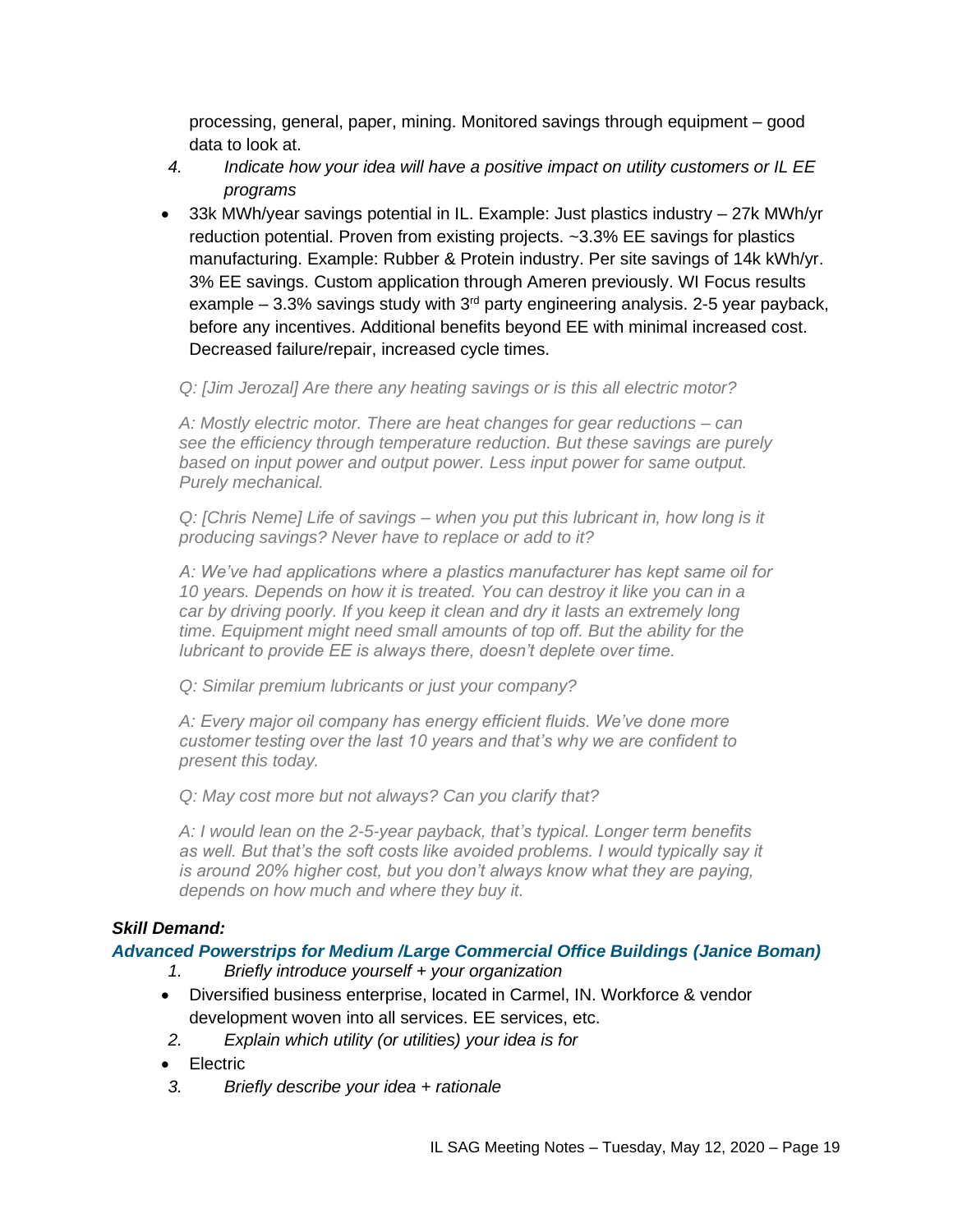- Office workstation energy savings. Tier 2 advanced power strips (as opposed to T1 previously discussed). Currently not in IL TRM. T2 powerstrips monitor both active and passive plug load energy waste and even log energy use. Compare to building automation – automation is a whole building system, not just the plug load. Can miss some of the day to day cubicle opportunities. T2 picks up where automation leaves off. Comparison with computer power management – that is typically software based, can miss out on savings opportunities, misses non-computer equipment. Use logger function to get pre- and post-management data – which could be used to develop the deemed savings for the equipment. Target med. to large office buildings and universities. Propose program with outreach and delivery, staff recruitment and training, etc.
- *4. Indicate how your idea will have a positive impact on utility customers or IL EE programs*
- Proven but underutilized technology. Logged energy savings verifiable savings, identify outliers. 25-40% savings higher in desktop computer applications, lower for laptops. Depends on peripherals.

# **EE Ideas Proposed for Implementation and Administration of Programs**

# *Elevate Energy:*

# *Centralized Resources (Amy Jewel)*

- *1. Briefly introduce yourself + your organization*
- Elevate previously introduced. Associate director for EE program implementation.
- *2. Explain which utility (or utilities) your idea is for*
- All
- *3. Briefly describe your idea + rationale*
- Each team has own tools like calculators recreating the wheel. Different data definitions and reporting requirements. Idea is to develop uniform, standardized and centralized tools such as measure calculators and dataset definitions.
- *4. Indicate how your idea will have a positive impact on utility customers or IL EE programs*
- Uniformity across programs, reduced time to develop and evaluate tools reduce delivery resource needs.

# *Conflict of Interest Rule (Amy Jewel)*

- *1. Briefly introduce yourself + your organization*
- [previously noted]
- *2. Explain which utility (or utilities) your idea is for*
- All
- *3. Briefly describe your idea + rationale*
- Programs managed by organizations that are ICs. (Elevate is an IC). Some ICs also hire other ICs. Can create conflicts where an IC is overseeing other ICs especially if they are both in competition on other opportunities (with same or other utilities). Theoretical example provided. Conflict of interest could lead to information withholding, causing impacts to program success. Disallow overseeing ICs from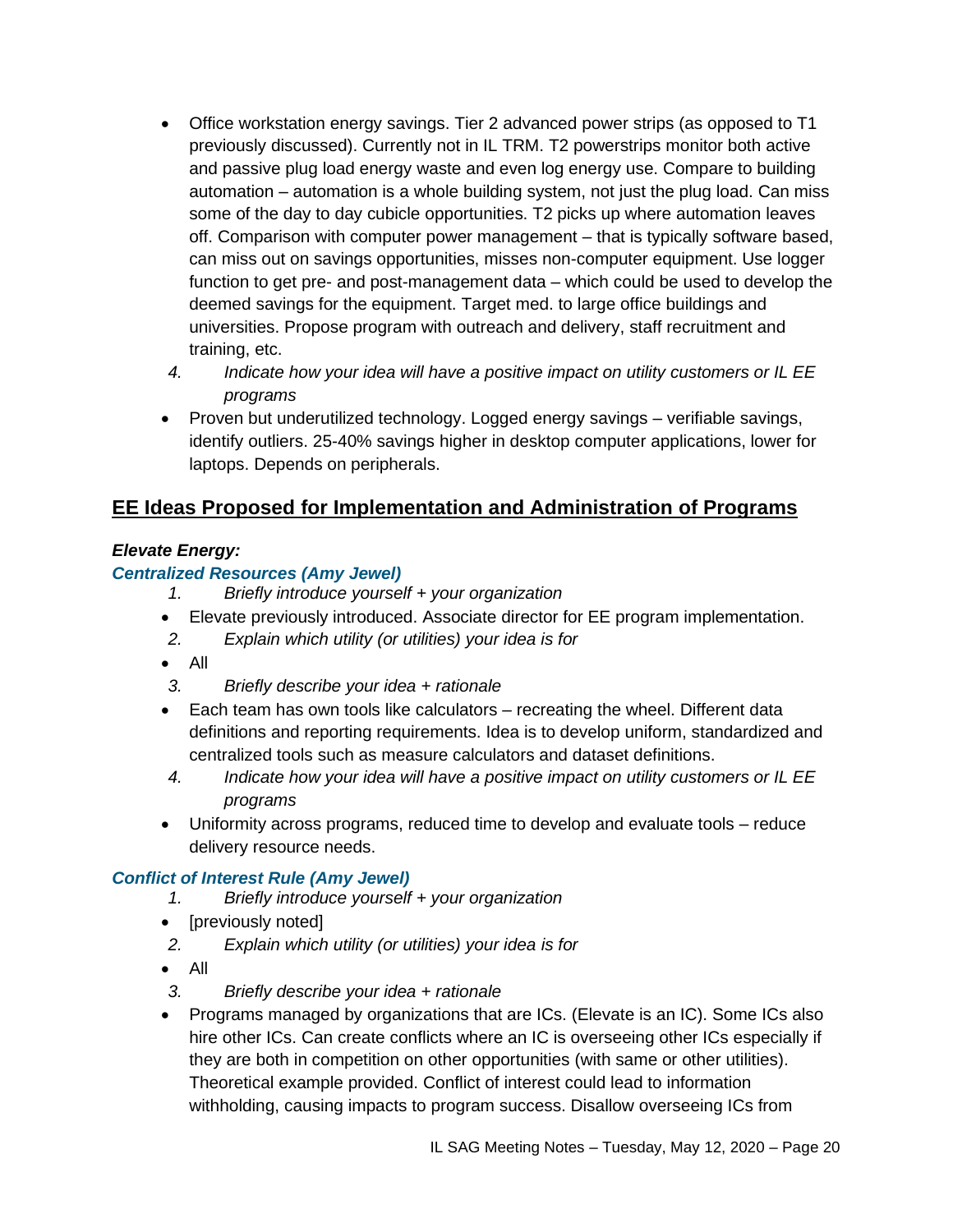program implementation in IL – can be one or the other. Similar rules exist for evaluation – evaluators can't be implementers. Other sectors such as government agencies have similar rules in place.

- *4. Indicate how your idea will have a positive impact on utility customers or IL EE programs*
- Reduce conflicts of interest.

### *Energy Communities (Jenny Riley)*

- *1. Briefly introduce yourself + your organization*
- Associate director of marketing at Elevate.
- *2. Explain which utility (or utilities) your idea is for*
- All
- *3. Briefly describe your idea + rationale*
- Customer participation is low market confusion about offers. Idea is to increase customer satisfaction and loyalty. Think of Netflix customized recommendations. Same type of approach – do the work for them tracking customer history to make recommendations to them or to similar customers part of the same "energy community." Target residential pilot.
- *4. Indicate how your idea will have a positive impact on utility customers or IL EE programs*
- Increase likelihood of participation. Give customers ranked programs and services.

# *Loyalty Program (Jenny Riley)*

- *1. Briefly introduce yourself + your organization*
- [previously noted]
- *2. Explain which utility (or utilities) your idea is for*
- All
- *3. Briefly describe your idea + rationale*
- Customer loyalty programs connect customer to the brand. Points system to earn based on kWh reduction or other performance factors – redeem points for rewards. Goal would be to create a program around a purpose such as attracting new customer, retaining, or encouraging participation in programs.
- *4. Indicate how your idea will have a positive impact on utility customers or IL EE programs*
- Increased retention, participation, appreciation, communication, etc. Share experiences. Provide actionable data.

### *• Tiered Incentive Approach–Multifamily (Louise Sharrow)*

- *1. Briefly introduce yourself + your organization*
- Multifamily program sr. manager. Implemented ComEd/Peoples/North Shore MF for past 2 years.
- *2. Explain which utility (or utilities) your idea is for*
- All with MF programs
- *3. Briefly describe your idea + rationale*
- Tiered incentives are a best practice for MF programs (ACEEE). Exist across the country. Escalating incentive for deeper savings. Could integrate with or promote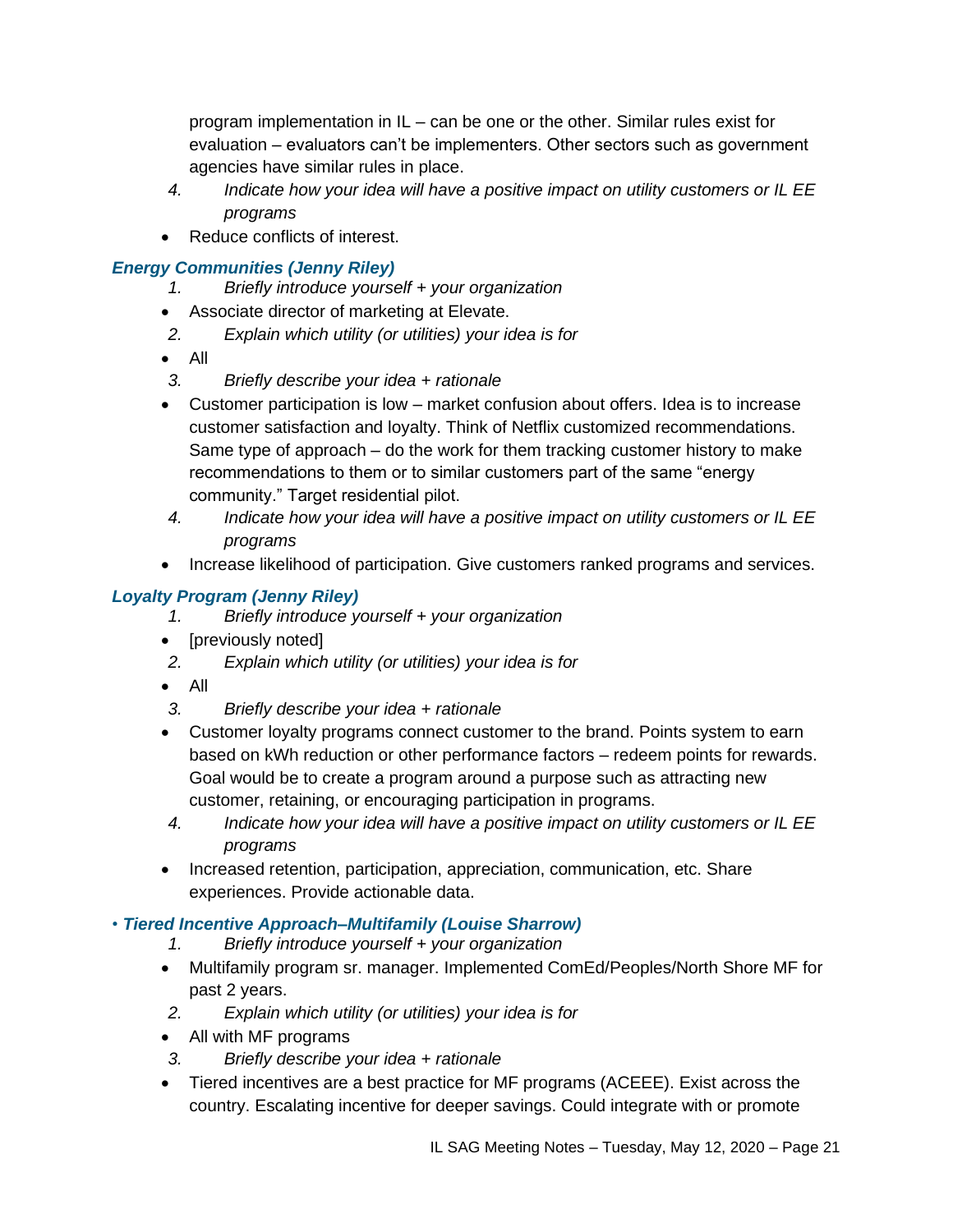other programs such as renewables, net zero, electrification. Doesn't decrease attractiveness to small savers.

- *4. Indicate how your idea will have a positive impact on utility customers or IL EE programs*
- More feasible for customers to do more expensive/intensive EE. Longer life, higher savings measures benefit utilities. Overcome split incentives problem by reducing cost of measures and improving savings outcomes.

*Q: [Kristol Simms] on conflict rule: Not sure I understand how this example would work in reality with utility managing portfolio, can you explain more?*

*A: Example slide – utility maintains oversight of programs, but often what happens is the day to day management of programs and operating decisions might be contracted out to the IC. So IC#1 would do management and be overseeing IC#2. At the same time those two firms are competing on the right side of the example. So IC#1 might have a business interest (conflict of interest) in hampering the ability of IC#2 to be as successful as possible because they are competing on the right side. Utility maintains oversight and control with stakeholder input but the day to day decisions and overseeing day to day management sets up this conflict of interest.* 

*Comment: [Kristol Simms] Seems like a cynical view of procurement process and utility management of these programs and how they conduct business. Limiting business and competition may be problematic; Ameren Illinois hasn't seen this as a problem in our service territory.*

*Q: [Ted Weaver] On Joint Tools: Does Elevate have specific examples of where this has been a frustration – solve a specific problem?*

*A: Have observed that it takes a lot of time and effort to develop and evaluate tools, and then the data reporting using different data set requirements. It's what we've observed and we think standardization would create efficiencies.*

*Q: Suggesting two utilities should coordinate, or two ICs, or who?*

*A: General, could relate to both. One utility creates measure calculators for all their programs they are implementing. Lighting calculator for all their programs. But joint programs as well, could be true for natural gas as well. Would require some collaboration between utilities especially on joint programs.*

*Q: [Karen Lusson] Are you talking about a public cost-effectiveness tool like California? Statewide public cost-effectiveness tool instead of proprietary technology?*

*A: Haven't thought about whether it would be public or not. It could be if there aren't concerns about proprietary information.*

#### *Citizens Utility Board:*

#### **• Website (Cate York)**

*1. Briefly introduce yourself + your organization*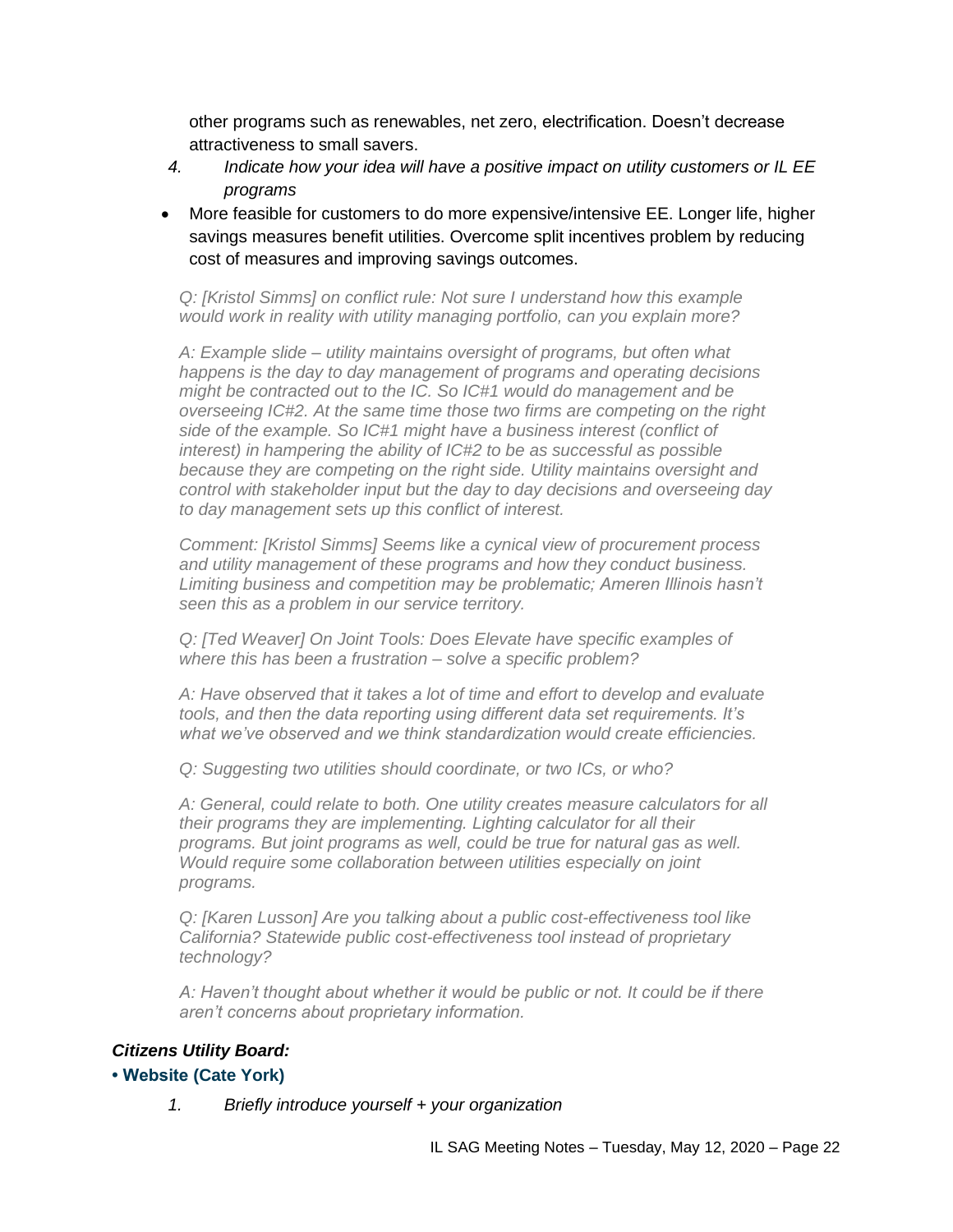- Recommendations in this section come from conversations with utility customers. Work on outreach team. All 5 utility territories. Fractured messaging.
- *2. Explain which utility (or utilities) your idea is for*
- All
- *3. Briefly describe your idea + rationale*
- Integrate EE with bill payment website. More streamlined messaging. Usage alerts, storytelling, maps, organized by eligibility. Gamified learning like Jenny mentioned earlier. Personalized experience.
- *4. Indicate how your idea will have a positive impact on utility customers or IL EE programs*
- (General for all proposals) Empower customers, prioritize customer benefit and trust, leverage communication channels.

### • **Utility Coordination (Cate York)**

- *1. Briefly introduce yourself + your organization*
- [previously noted]
- *2. Explain which utility (or utilities) your idea is for*
- All
- *3. Briefly describe your idea + rationale*
- Streamlined offerings in joint territories.
- *4. Indicate how your idea will have a positive impact on utility customers or IL EE programs*
- (General for all proposals) Empower customers, prioritize customer benefit and trust, leverage communication channels.

#### • **Renter Resources (Cate York)**

- *1. Briefly introduce yourself + your organization*
- [previously noted]
- *2. Explain which utility (or utilities) your idea is for*
- All
- *3. Briefly describe your idea + rationale*
- More Resources for renters educational materials, building owner contact info submission, expanded renter kits. Create more opportunities for them.
- *4. Indicate how your idea will have a positive impact on utility customers or IL EE programs*
- (General for all proposals) Empower customers, prioritize customer benefit and trust, leverage communication channels.

#### • **Community Engagement (Cate York)**

- *1. Briefly introduce yourself + your organization*
- [previously noted]
- *2. Explain which utility (or utilities) your idea is for*
- All
- *3. Briefly describe your idea + rationale*